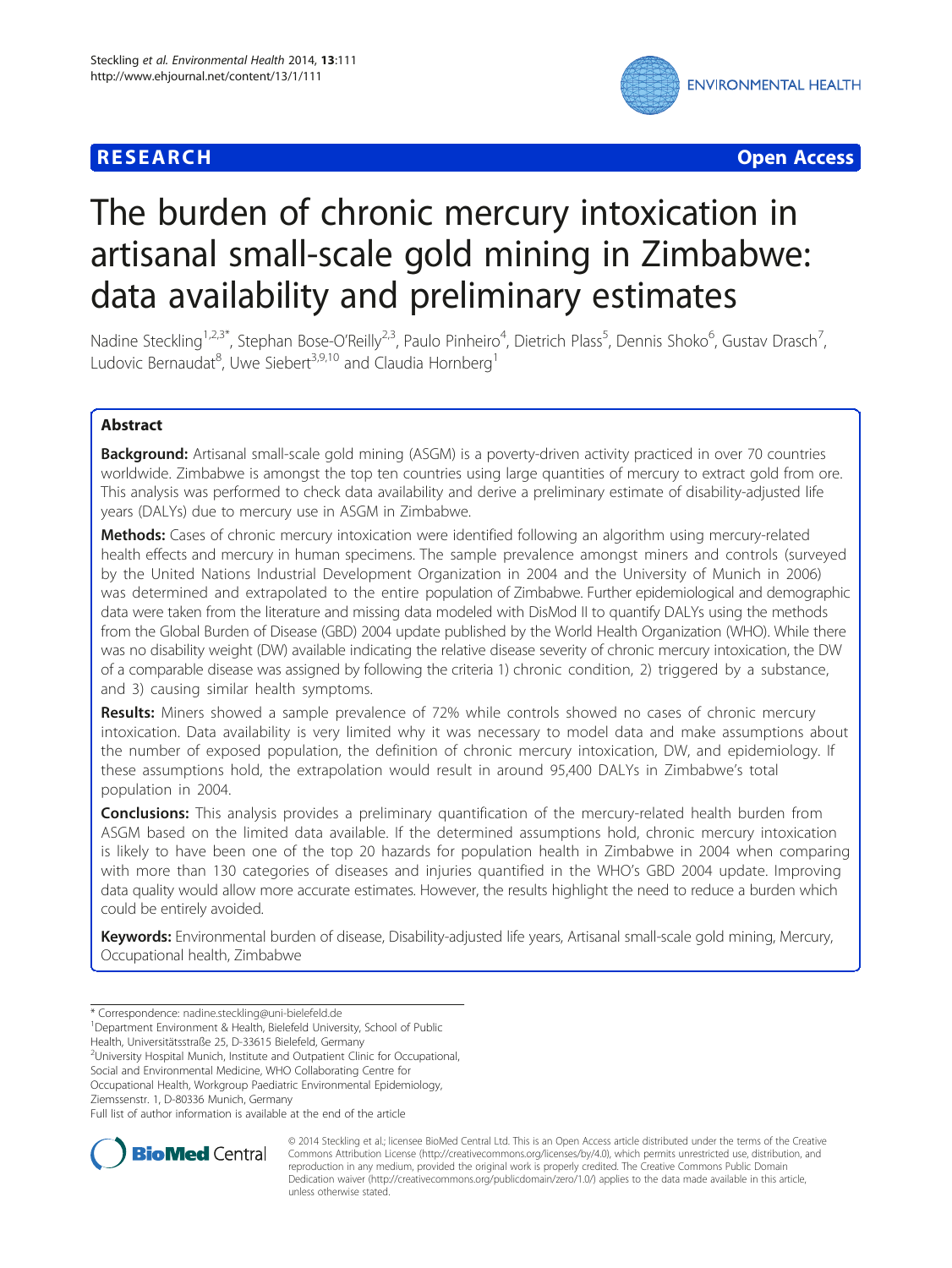## Background

Although mercury (Hg) is highly toxic [[1\]](#page-16-0), it is used in artisanal small-scale gold mining (ASGM) to extract gold from ore. This is currently the main global source of anthropogenic mercury emissions [\[2\]](#page-16-0) and affects both the environment and human health [\[3](#page-16-0)]. Due to the informal character of ASGM [[4\]](#page-16-0), the magnitude of its impact on human health and the extent of the problem have rarely been studied [\[5](#page-16-0)-[7\]](#page-16-0).

ASGM is a widespread activity [\[4](#page-16-0),[8](#page-16-0),[9\]](#page-17-0) practiced in over 70 countries [[10\]](#page-17-0). While Colombia was recently identified as the worldwide largest mercury polluter per capita due to gold mining [[11](#page-17-0)], Zimbabwe is one of the world's top ten users of mercury in ASGM, with 25 tons per year [[10\]](#page-17-0). In the extraction process, elemental mercury forms an amalgam with the gold in the ore. It is mostly the poor segment of the population and even children who use this procedure to earn money for themselves and their families [[4,8,](#page-16-0)[9,12\]](#page-17-0). Amalgamation is not the only method, but it is very common because it is simple and mercury is cheap and widely available [[4,8](#page-16-0)[,9\]](#page-17-0). The main route of mercury exposure in ASGM is inhalation of vaporized elemental mercury released during amalgam smelting [[13](#page-17-0)], although exposure to other forms of mercury and absorption paths cannot be excluded. Mercury is dumped in the environment during mining, increasing the concentration in the atmosphere and international water bodies, where it is converted to methylmercury [\[8](#page-16-0)[,10,14,15](#page-17-0)]. Methylated mercury thus affects humans through food (e.g., contaminated fish) and water [[13](#page-17-0),[16](#page-17-0)].

In addition to the mercury body burden measurable in human specimens, chronic exposure to mercury vapors causes erethism, tremor, gingivitis, and other symptoms [[17,18\]](#page-17-0). Already Scopoli, the physician of the Idrija Mercury Mine in Slovenia in the  $18<sup>th</sup>$  century, described chronic intoxications of mercury miners including symptoms like tremor, sleep disorders, or periodic contractile movements of legs [\[19\]](#page-17-0). Due to its slow onset and diffuse symptoms, it is difficult to make an early diagnosis of chronic mercury intoxication [\[17\]](#page-17-0). Health and human biomonitoring studies in several countries have linked increased mercury concentrations in miners exposed to mercury and adverse acute and chronic health effects [\[20-23](#page-17-0)].

The toxicology of mercury has been studied extensively [[1\]](#page-16-0). Nevertheless, its impact on population health was not addressed as it should have been [\[24\]](#page-17-0), as by quantifying attributable costs e.g., [\[25,26](#page-17-0)] or the environmental burden of disease (EBD) by considering exposed subgroups e.g., [\[27\]](#page-17-0). EBD is the environmental component of the burden of disease (BoD) approach, where certain amounts of disease burden are attributed to environmental risk factors [[28](#page-17-0)]. The BoD approach developed and applied by the World Health Organization (WHO), the World Bank, and the Harvard School of Public Health [[29\]](#page-17-0) allows

estimating a population's health status by using the outcome disability-adjusted life years (DALYs). This method, which has increasingly been used in public health to support policy decision-making, combines several dimensions of disease and allows comparing hazards, diseases, years, and populations and offers ways to monitor public health issues [[28](#page-17-0)]. Using this method, Poulin and Gibb [[27](#page-17-0)] focused on prenatal exposure to methylated mercury, mainly through fish consumption. The burden of methylmercuryinduced neurodevelopmental effects in infants was quantified. Furthermore, the toxicity of elemental mercury in highly exposed populations, such as artisanal small-scale gold (ASG) miners, is highlighted but could not be quantified yet due to insufficient data. Recently, the Blacksmith Institute has found use of mercury in ASGM to be the worst of the top ten toxic pollution problems, measured using the estimated number of people at risk. Around 3.5 million people at 135 sites are estimated to be at risk, while 10–20 million people worldwide are believed to work in ASGM. Based on these findings, the Blacksmith Institute first attempted to quantify the global health burden of mercury in ASGM using the EBD approach. This, however, failed because of a lack of data needed to quantify DALYs [\[30](#page-17-0)].

Although there is a growing public health awareness of the importance of mercury in ASGM, no comprehensive and comparative assessment of the impact on human health is available. While the Blacksmith Institute could not quantify the global burden, our study provides a preliminary analysis at a national level. The objective of the analysis was to check the current state of research and data availability for a first estimate of the DALYs due to chronic mercury intoxication following occupational mercury use in ASGM in Zimbabwe in 2004 by using the methods from the Global Burden of Disease and Injury (GBD) 2004 update published by the WHO [\[31\]](#page-17-0). This allows a comparison with the leading causes of disease burden in Zimbabwe as determined in the GBD 2004 update.

## Methods

The starting point for the DALY estimation was a comprehensive literature search. The main sources were articles listed by PubMed which were supplemented with reports from international organizations involved in ASGM research (e.g., WHO, International Labor Organization [ILO], United Nations Environment Programme [UNEP]). The main key search terms were artisanal, small-scale, gold, mining, mercury, chronic, intoxication, poisoning, mercurialism, Zimbabwe, Africa, environmental, global, burden of disease, and disability weight. The single terms were combined to form search strings.

A case definition for chronic mercury intoxication was formulated before primary data from two projects in Zimbabwe were analyzed to determine the sample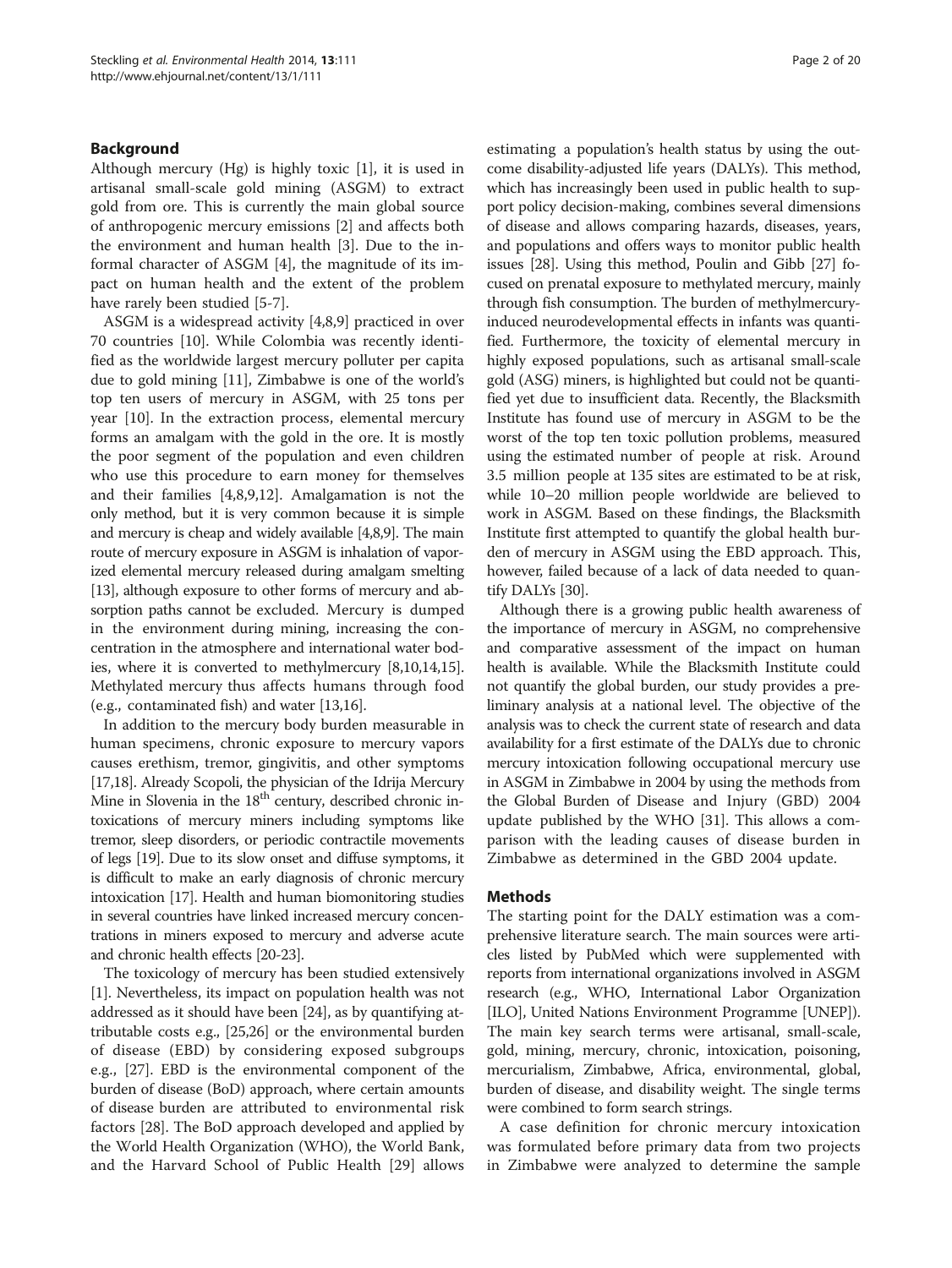<span id="page-2-0"></span>prevalence of chronic mercury intoxication (Formula 1, Table 1). The exposure prevalence for all of Zimbabwe was determined (Formula 2, Table 1) and used to extrapolate the sample disease prevalence to the total population (Formula 3, Table 1). Further data needed for DALY estimation (Formulas 4 and 5, Table 1) were compiled and processed. In addition to the main analysis, scenario analyses of prevalence determination and DALY quantification were done to establish the scenario range. The assumptions included in the analysis are summarized in Table [2](#page-3-0).

#### Case definition

Subjects of the analysis were ASG miners living and working at mining sites in Zimbabwe in 2004 who were actively involved in mercury use and have an ongoing occupational exposure (Assumption a, Table [2](#page-3-0)). The miners comprised panners and smelter workers. Panners use mercury

#### Table 1 Formulas of the analysis

for amalgamation but do not smelt the amalgam, as is done by smelter workers.

While inhalation of mercury vapors during work might be the most important exposure pathway [\[13](#page-17-0)], other exposures such as skin contact or contaminated food or water were not excluded. The mercury body burden was considered without distinguishing between routes of exposure or forms of mercury. Male and female adults as well as children were included in the study. In order to quantify the health burden attributable to mercury use in ASGM, the health outcome "chronic mercury intoxication" as defined by Drasch et al. [\[32\]](#page-17-0) was chosen (Assumption b, Table [2\)](#page-3-0).

Using an ASGM study from the Philippines, Drasch et al. [[32](#page-17-0)] developed a diagnostic tool for identifying cases of chronic mercury intoxication (Table [3\)](#page-4-0). This diagnosis was part of the protocol for health assessment in the

| Formula 1 - Disease point prevalence in the sample (%)                  | $P_i = D_i/E_i * 100$                                              |
|-------------------------------------------------------------------------|--------------------------------------------------------------------|
|                                                                         | $P =$ Prevalence (in %) of the disease in the sample               |
|                                                                         | $D =$ Number of diseased cases in the sample                       |
|                                                                         | $E =$ Number of individuals in the sample                          |
|                                                                         | $i = Age$ and sex group category i                                 |
| Formula 2 - Exposure point prevalence in the total population (%)       | $EP_i = X_i/T_i^*100$                                              |
|                                                                         | $EP_i$ = Prevalence (in %) of the exposure in the total population |
|                                                                         | $X_i$ = Number of exposed individuals in the total population      |
|                                                                         | $T_i$ = Total population                                           |
|                                                                         | $i =$ Age and sex group category i                                 |
| Formula 3 - Disease point prevalence in the total population (%)        | $P_2 = X_i/100*P_i$                                                |
|                                                                         | $P_2$ = Prevalence (in %) of the disease in the total population   |
|                                                                         | $X =$ Number of exposed individuals in the total population        |
|                                                                         | $P =$ Prevalence (in %) of the disease in the sample               |
|                                                                         | $i = Age$ and sex group category i                                 |
| Formula 4 - Disability-adjusted life years (DALYs)                      | $DALY_i = YLL_i (a_i * b_i * c_i) + YLD_i (d_i * e_i)$             |
|                                                                         | $DALY = Disability-adjusted$ life years                            |
|                                                                         | $YLD = Years$ lived with disability                                |
|                                                                         | $a =$ Number of incident cases                                     |
|                                                                         | $b =$ Disability weight                                            |
|                                                                         | $c =$ Average duration of disability                               |
|                                                                         | $YLL = Years$ of life lost due to premature mortality              |
|                                                                         | $d =$ Number of deaths                                             |
|                                                                         | $e =$ Standard life expectancy at the age of death                 |
|                                                                         | $_{i}$ = Age and sex group category i                              |
| Formula 5 - Disability-adjusted life years (DALYs) per 1,000 population | $DALYr_i = DALY_i/T_i*1,000$                                       |
|                                                                         | $DALYr = DALYs$ per 1,000 population                               |
|                                                                         | DALY = Number of total DALYs                                       |
|                                                                         | $T = Total population$                                             |
|                                                                         | $i = Age$ and sex group category i                                 |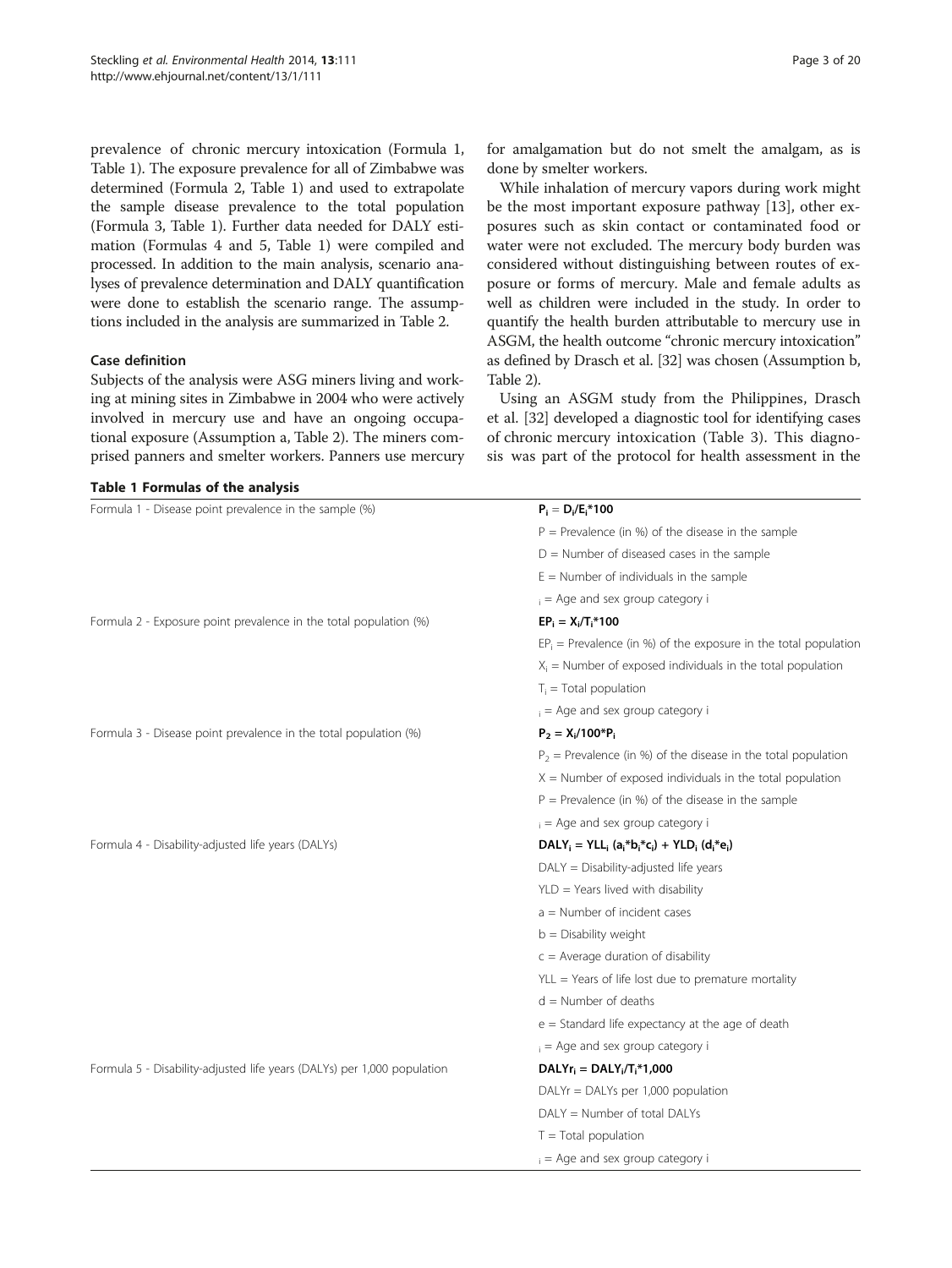#### <span id="page-3-0"></span>Table 2 Underlying assumptions for the analysis

| b. | The diagnostic tool by Drasch et al. [32] was suited to identify cases of chronic mercury intoxication.                                                                             |
|----|-------------------------------------------------------------------------------------------------------------------------------------------------------------------------------------|
| C. | The health burden quantified only included the health endpoint "chronic mercury intoxication" (diagnosed according to Drasch et al. [32])<br>and excluded all other health effects. |
| d. | The numbers and distribution of the age and sex subgroups of actively involved miners are assumed to be representative of the ASGM<br>sector in Zimbabwe in 2004.                   |
| е. | The prevalence of chronic mercury intoxication observed in the sample from Kadoma is representative of all of Zimbabwe in the year 2004                                             |
| f. | The proportion of panners and smelter workers in the sample from Kadoma district is representative of the entire population of Zimbabwe                                             |
| g. | The modeled data (incidence, duration of disease, etc.) are representative of the disease situation in Zimbabwe.                                                                    |
| h. | The severity of chronic mercury intoxication is comparable to the severity of alcoholism, which justifies using the same disability weight.                                         |
|    | The severity of chronic mercury intoxication excludes mortality as a consequence.                                                                                                   |
|    | The severity of chronic mercury intoxication excludes remissions.                                                                                                                   |

- k. The miners included in the study had not received medical treatment for their condition.
- l. The life expectancy of the miners is assumed to be 80 years for males and 82.5 years for females as given in the standard life expectancy table (Standard West Level 26 life table; [[28](#page-17-0),[29](#page-17-0),[31](#page-17-0),[33](#page-17-0)]) used for the Global Burden of Disease (GBD) 2004 update.

The results of this analysis rest on these assumptions. Changing the assumptions will require changing the analysis.

a. Artisanal small-scale gold miners are considered to have an ongoing occupational exposure to mercury.

Global Mercury Project conducted by the United Nations Industrial Development Organization (UNIDO) [\[14](#page-17-0)]. The UNEP and the WHO included the protocol and the diagnosis in their guidance to identify populations at risk of mercury exposure and strongly encourage using this guidance [[13](#page-17-0)].

The conclusion of the ASGM study in the Philippines was that higher mercury concentrations in human biomonitors alone do not warrant a diagnosis of chronic mercury intoxication [\[32\]](#page-17-0). The biomonitors do not adequately indicate the mercury burden in tissues, particularly the brain [[14\]](#page-17-0). Therefore, a diagnostic algorithm combining health indicators of chronic exposure and increased mercury concentrations in blood, urine, and hair samples was developed, given that the higher the mercury concentration in the samples, the fewer characteristic symptoms are needed for a positive diagnosis and vice-versa [[32\]](#page-17-0). The combination of the human biomonitoring and health data identified the cases of chronic mercury intoxication (Table [3a](#page-4-0)).

Mercury values in human biomonitors are compared with exposure limit values (Table [3b](#page-4-0)). The German Human Biomonitoring (HBM) values, termed HBM I and HBM II [\[34-36](#page-17-0)], are "health-related biological exposure limit values" [\[36\]](#page-17-0). Mercury concentrations below HBM I are assumed to have no causal adverse health effects, but a health hazard cannot be ruled out for concentrations between HBM I and HBM II. The HBM II level is defined as an intervention level because of the greater risk of adverse health effects [\[43](#page-17-0)]. Although these mercury exposure limit values were determined in another setting, UNIDO refers to the German HBM values for categorizing mercury concentrations in human specimens determined in ASGM studies [\[14\]](#page-17-0).

The German HBM commission defined exposure limit values for mercury in blood and urine but not for hair. Drasch et al. [[32](#page-17-0)] used a benchmark limit developed by the U.S. EPA for mercury in hair as the HBM I level [[38\]](#page-17-0). They also derived an HBM II level for mercury in hair based on the HBM II level for blood together with results from the Seychelles study [[39](#page-17-0)]. They applied a stable ratio of 1:300 of mercury in blood and hair and considered the mercury concentration in hair where adverse effects were visible in the Seychelles study  $(5 \mu g/g)$ . The HBM II value for mercury concentrations in hair thus derived is limited by the fact that the population of the Seychelles study was exposed to methylmercury while the ASG miners are mainly exposed to mercury vapor [[32\]](#page-17-0).

Besides HBM values, the BAT (Biologischer Arbeitsplatztoleranzwert, biological workplace tolerance level) value for organic and inorganic mercury is considered. The BAT value was derived by the German Research Foundation and determines the highest acceptable concentrations of substances at the workplace [\[37\]](#page-17-0). Concentrations below the BAT value usually do not affect the health of employees under workplace conditions [\[44](#page-17-0)]. The focus of occupational values like the BAT is on healthy adult workers, not the general population [\[45](#page-17-0)], which explains the higher exposure limit value compared to HBM values.

It should be considered that mercury concentrations above these exposure limit values do not predict health effects. By definition, health effects cannot be excluded or a greater health risk is present if the exposure limit values are exceeded [[43,45](#page-17-0)]. The individual susceptibility – influenced by genetic predisposition, physical constitution, lifestyle factors, etc. – is why a clear-cut distinction between hazardous and non-hazardous exposure cannot be made [[44\]](#page-17-0). Based on this fact, these exposure limit values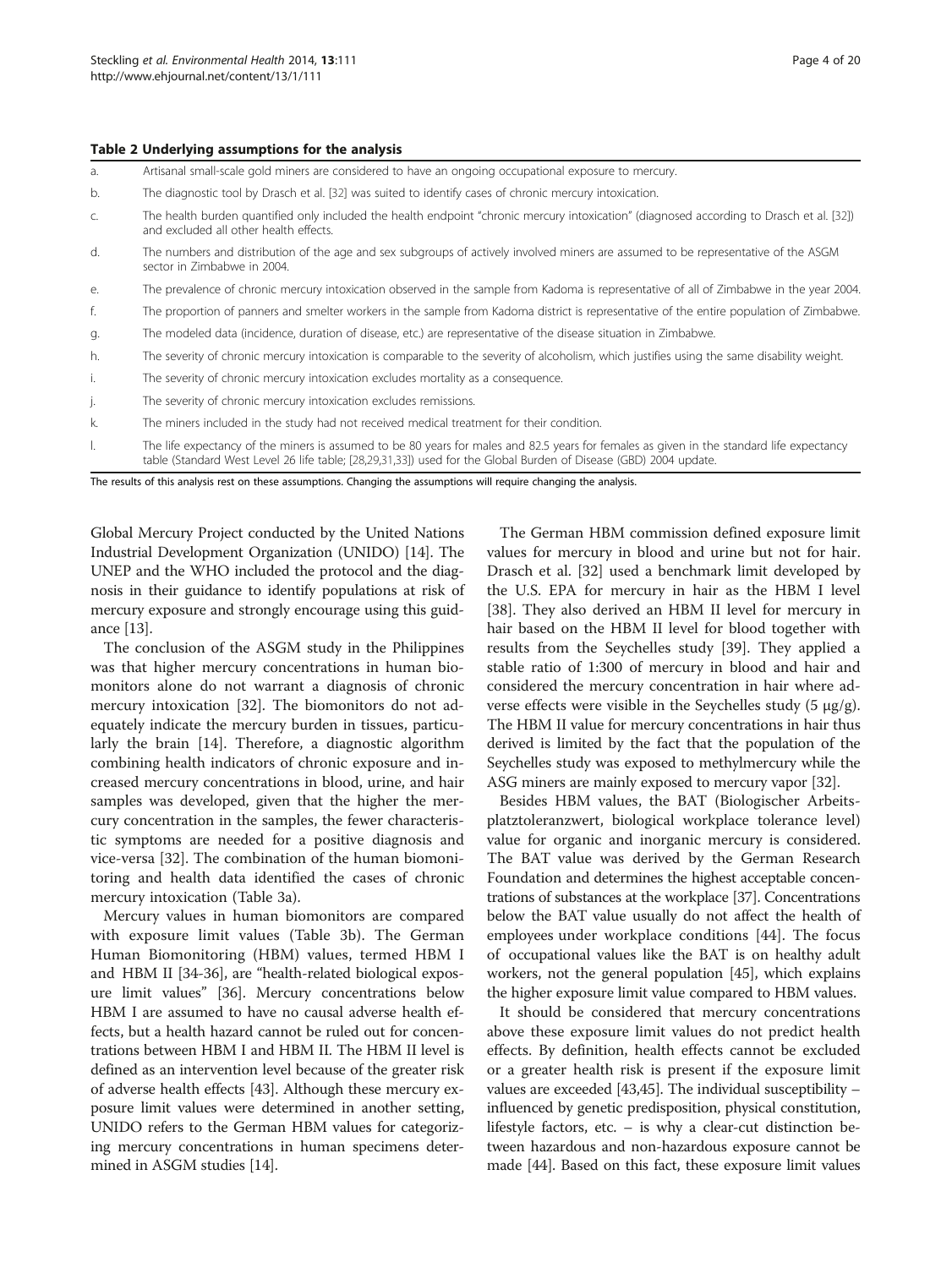| [a] Diagnostic algorithm                                                                                                                   | Exposure limit values [b]                                                                                                                          | Low $(0-4)$             | Medical score sum [c]: Medical score sum [c]:<br>Mediun (5-9) | Medical score sum [c]:<br>High (10-21)                     |          |  |
|--------------------------------------------------------------------------------------------------------------------------------------------|----------------------------------------------------------------------------------------------------------------------------------------------------|-------------------------|---------------------------------------------------------------|------------------------------------------------------------|----------|--|
|                                                                                                                                            | Hq in all biomonitors <hbm i<="" td=""><td>no intoxication</td><td>no intoxication</td><td>no intoxication</td><td></td></hbm>                     | no intoxication         | no intoxication                                               | no intoxication                                            |          |  |
|                                                                                                                                            | Hq in at least one biomonitor >HBM I no intoxication<br>and $<$ HMB II                                                                             |                         | no intoxication                                               | intoxication                                               |          |  |
|                                                                                                                                            | Hg in at least one biomonitor >HBM II no intoxication<br>and $<$ BAT                                                                               |                         | intoxication                                                  | intoxication                                               |          |  |
|                                                                                                                                            | Hq in at least one biomonitor >BAT                                                                                                                 | intoxication            | intoxication                                                  | intoxication                                               |          |  |
| [b] Exposure limit values*<br>for mercury in human<br>biomonitoring samples                                                                | <b>Exposure limit values</b>                                                                                                                       | Hg in blood $(\mu q/l)$ | Hg in urine $(\mu q/l)$                                       | Hg in urine Hg in hair<br>$(\mu q/q \c{$ rea.) $(\mu q/q)$ |          |  |
|                                                                                                                                            | <hbm i<="" td=""><td><math>0 - 5</math></td><td><math>0 - 7</math></td><td><math>0 - 5</math></td><td><math>0 - 1</math></td></hbm>                | $0 - 5$                 | $0 - 7$                                                       | $0 - 5$                                                    | $0 - 1$  |  |
|                                                                                                                                            | >HBM I and <hbm ii<="" td=""><td><math>5 - 15</math></td><td><math>7 - 25</math></td><td><math>5 - 20</math></td><td><math>1 - 5</math></td></hbm> | $5 - 15$                | $7 - 25$                                                      | $5 - 20$                                                   | $1 - 5$  |  |
|                                                                                                                                            | $>$ HBM II and $<$ BAT                                                                                                                             | $15 - 25$               | $25 - 30$                                                     | $20 - 25$                                                  | $\geq$ 5 |  |
|                                                                                                                                            | >BAT                                                                                                                                               | $\geq$ 25               | $\geq 30$                                                     | $\geq$ 25                                                  |          |  |
| c] Indicators of the medical<br>score sum                                                                                                  | <b>Anamnesis</b>                                                                                                                                   |                         | <b>Clinical examination</b>                                   | Neuropsychological<br>tests                                |          |  |
| $(0/1)$ : 0= negative; 1= positive;<br>$(0/1/2)$ : 0= good, 1= restricted,<br>2= poor performance; maximum<br>medical score sum: 21 points | Metallic taste (0/1)                                                                                                                               |                         | Bluish coloring of the<br>gingiva $(0/1)$                     | Frostig test <sup>1</sup> (0/1/2)                          |          |  |
|                                                                                                                                            | Excessive salivation (0/1)                                                                                                                         |                         | Ataxia of gait (0/1)                                          | Matchboxtest <sup>2</sup> (0/1/2)                          |          |  |
|                                                                                                                                            | Tremor at work (0/1)                                                                                                                               |                         | Finger-to-nose tremor (0/1)                                   | Memory test <sup>3</sup> (0/1/2)                           |          |  |
|                                                                                                                                            | Sleeping problems at night (0/1)                                                                                                                   |                         | Dysdiadochokinesia (0/1)                                      | Pencil tapping test <sup>4</sup><br>(0/1/2)                |          |  |
|                                                                                                                                            | Health problems worsened since                                                                                                                     |                         | Heel-to-knee ataxia (0/1)                                     |                                                            |          |  |
|                                                                                                                                            | having been exposed to                                                                                                                             |                         | Heel-to-knee tremor (0/1)                                     |                                                            |          |  |
|                                                                                                                                            | mercury $(0/1)$                                                                                                                                    |                         | Mento-labialreflex (0/1)                                      |                                                            |          |  |
|                                                                                                                                            |                                                                                                                                                    |                         | Proteinuria (0/1)                                             |                                                            |          |  |

#### <span id="page-4-0"></span>Table 3 Diagnosis of chronic mercury intoxication (adapted from [[32\]](#page-17-0))

\* HBM I and II for blood and urine [[34-36](#page-17-0)]; BAT for blood and urine [\[37](#page-17-0)]. HBM I for hair derived by Drasch et al. [[32](#page-17-0)] from the U.S. EPA [\[38](#page-17-0)] benchmark limit. HBM II for hair derived by Drasch et al. [\[32](#page-17-0)] from the HBM II value for blood [[34-36](#page-17-0)] in combination with results from the Seychelles study [\[39](#page-17-0)]. <sup>1</sup>

<sup>1</sup>Frostig test for examining tremor and visual-motor capacity: The test person must draw a straight line from one symbol to another across a narrow gap without touching the surrounding areas or breaking the line. This is a subtest of a more detailed test by Lockowandt [[40](#page-17-0)]. <sup>2</sup>

<sup>2</sup>Matchbox test for examining coordination, intentional tremor and concentration: The test person must collect matches and put them in the matchbox as quickly as possible while alternating hand. The matchbox test is part of the MOT (Motoriktest) test battery developed by Zimmer and Volkamer [[41\]](#page-17-0).

<sup>3</sup>Memory test for short-term memory: The test subject must repeat numbers shown in columns in the correct order. This test was developed by Masur [\[42\]](#page-17-0).

<sup>4</sup>Pencil tapping test for examining intentional tremor and coordination: The test person must make as many dots as possible in 10 seconds by repeatedly tapping

a pencil on a piece of paper. This test is also part of the MOT battery [[41\]](#page-17-0).

BAT: Biologischer Arbeitsplatztoleranzwert, the maximum acceptable concentration at the workplace; crea.: creatinine; HBM I and II: Human Biomonitoring values from the Human Biomonitoring Commission of the Federal Environmental Agency; Hg: mercury.

are combined with health data to diagnose chronic mercury intoxication.

The second part of the algorithm for diagnosing chronic mercury intoxication concerns health effects possibly attributable to mercury, summarized in a medical score sum. Table 3c shows the health parameters included. The score was classified as low (0–4), medium (5–9), or high (10–21). It was based on the Philippines study [\[32\]](#page-17-0) to ensure comparability of results [[5\]](#page-16-0).

This case definition excludes other occupationally related health impacts on gold miners from the analysis, such as respiratory outcomes of acute exposure to mercury [[46\]](#page-17-0), exposure to other metals [\[47\]](#page-17-0), or injuries [\[9](#page-17-0)] (Assumption c, Table [2](#page-3-0)).

# Case identification and determination of the sample prevalence

Data from the Global Mercury Project (GMP), conducted by UNIDO in Zimbabwe in 2004 with funds from the GEF (Global Environment Facility) [\[5](#page-16-0),[12](#page-17-0)], and data from a health and biomonitoring project focusing on women of child-bearing age and their infants, conducted by the University of Munich (LMU; Germany) in Zimbabwe in 2006 [[48](#page-17-0)], were combined to determine the point prevalence of chronic mercury intoxication in occupationally exposed miners and controls (Formula 1, Table [1](#page-2-0)). A separate analysis of the subgroups panners and smelter workers was not done due to the small subgroup size.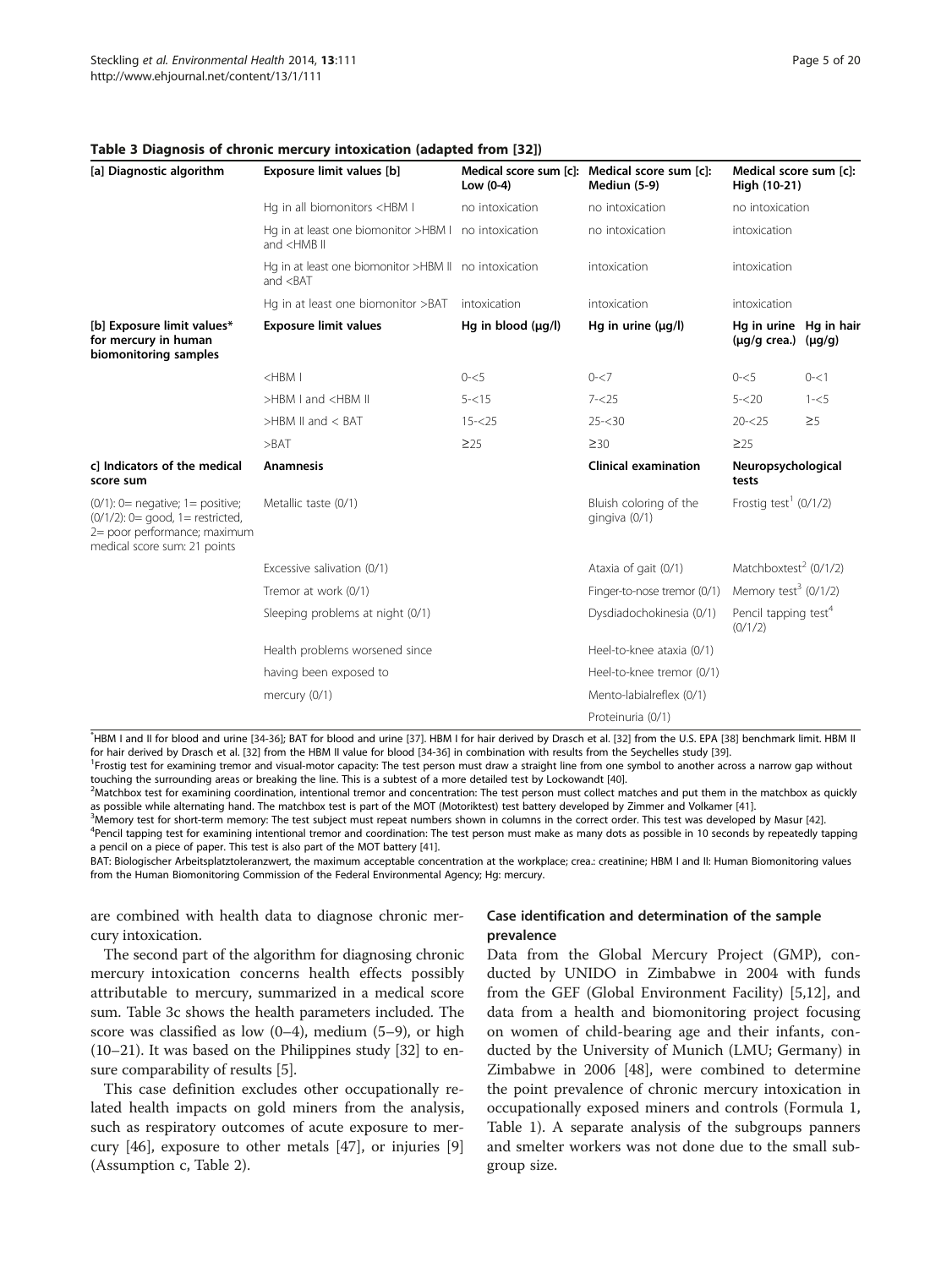Data on gold miners for both projects were collected in Kadoma. The control group was surveyed in Chikwaka, more than 100 kilometers away from the mining region. Blinded examination was not possible due to the distance between the two study groups [[5](#page-16-0)]. However, the investigators were blinded in terms of the exposure groups (panners, smelter workers) during the medical examination within the mining site. The voluntary participants were selected by the national project manager together with the national and international health experts. All participants gave written consent. The national committee approved the health assessment which was based on extensive legal, formal, and ethical considerations. The Zimbabwean government approved the conditions of the projects. Data collection was done in close collaboration with UNIDO, UNDP (United Nations Development Programme) and the WHO [[5](#page-16-0)[,12,48\]](#page-17-0).

Mercury concentrations in human specimens – onthe-spot urine, hair, and blood (blood was not collected in 2006) – were compared with HBM I, HBM II, and BAT exposure limit values (Table [3b](#page-4-0)). The medical score sum was determined using anamnestic data (compiled using questionnaires), clinical examinations, and neuropsychological tests (Table [3c](#page-4-0)). A binary decision (chronic mercury intoxication: yes/no) was made based on the combination of biomonitoring exposure limit values and the medical score sum (Table [3a](#page-4-0)).

The primary data were analyzed using SPSS<sup>®</sup> 16.0. The distribution of sociodemographic characteristics in controls and occupationally exposed subjects was analyzed. To compare controls and exposed, the Chi square test was used to test for interdependence of confounding factors (dental amalgam fillings, alcohol consumption, smoking, consumption of fish, use of retorts, cyanide, skin-lightening creams, confounding diseases, storing mercury and/or working clothes at home, previous mercury exposure), exposure limit values, and cases of intoxication in the subgroups. Details on the collection of human specimens and health data, laboratory analysis procedure, and the medical score sum were published previously [\[5,](#page-16-0)[32](#page-17-0),[48](#page-17-0)].

# Extrapolating the disease prevalence to all of Zimbabwe

The percentage of the people exposed in the total population (Formula 2, Table [1\)](#page-2-0) was determined using general population data [\[49\]](#page-17-0) and published estimates of the numbers of the occupationally exposed population as well as their sex and age distributions. The data necessary for this analysis were obtained from papers listed in PubMed and reports [[8,](#page-16-0)[9,14](#page-17-0),[50-](#page-17-0)[55](#page-18-0)]. Data and information with the same reference year as this analysis – 2004 – were chosen where available. Furthermore, the sex and age distributions of the 2004 GMP sample randomly collected in Kadoma district also were considered. The data on the age and sex distribution of the miners were assumed to be representative of Zimbabwe (Assumption d, Table [2](#page-3-0)).

The literature search revealed the following assumptions about the numbers as well as sex and age distributions of occupationally exposed individuals in Zimbabwe around 2004 (Table [4](#page-6-0), columns C and D). An estimated 350,000 ASG miners were actively involved in mining and occupationally exposed to mercury [\[8](#page-16-0)[,9,50,51](#page-17-0)]. The distinction between adults (85%) and child workers aged 9–14 (15%; 4% girls, 11% boys) is based on the GMP 2004 data. Children ≤8 years old were assumed not to be occupationally exposed. The age distribution of adult miners also was taken from the GMP 2004 project, while representativeness was confirmed by comparing with the age structure reported by Mtetwa and Shava [[52\]](#page-18-0). The same structure was assumed for males and females. Assumptions about the sex distribution in adults were taken from the literature – range of 11% [[52,53](#page-18-0)] to 50% women [\[9](#page-17-0)] – and cross-checked with the GMP 2004 data (21% women). In the main analysis, a mid-level value of the reported data (30% women) was used while the range was included in the scenario analysis.

For the next step, the sample prevalence of the exposed group and controls (not exposed) was assumed to be representative (Assumption e, Table [2](#page-3-0)) and was extrapolated to the exposed and unexposed population of the entire country (Formula 3, Table [1\)](#page-2-0). The assumption is reasonable because an estimated 10% of all gold obtained from ASGM in Zimbabwe in 2004 came from the Kadoma-Chakari area [\[56](#page-18-0)], which is considered to be a typical ASGM area in Zimbabwe [[5](#page-16-0)]. Furthermore, the proportion of panners and smelter workers in the sample is assumed to be the same across Zimbabwe (Assumption f, Table [2](#page-3-0)).

# Data needed for estimating disability-adjusted life years (DALYs)

The burden of chronic mercury intoxication in ASGM in Zimbabwe was estimated using the incidence-based DALY approach. DALYs are a combination of years lived with disability (YLD) and years of life lost due to premature mortality (YLL) (Formula 4, Table [1](#page-2-0)). The YLD component comprises the number of incident cases (a) multiplied by a disability weight (DW) (b) and the average duration of disability (c). The YLL part is calculated by multiplying the number of deaths (d) with a standard remaining life expectancy at the age of death (e). Also, age weights  $(f)$  and a discount rate  $(g)$  applied for lost life years in the future are included to ensure comparability with the WHO GBD 2004 update [[31](#page-17-0)]. The DALYs calculated were related to the total population of Zimbabwe and presented as rates (DALYs/1,000 population) (Formula 5, Table [1](#page-2-0)).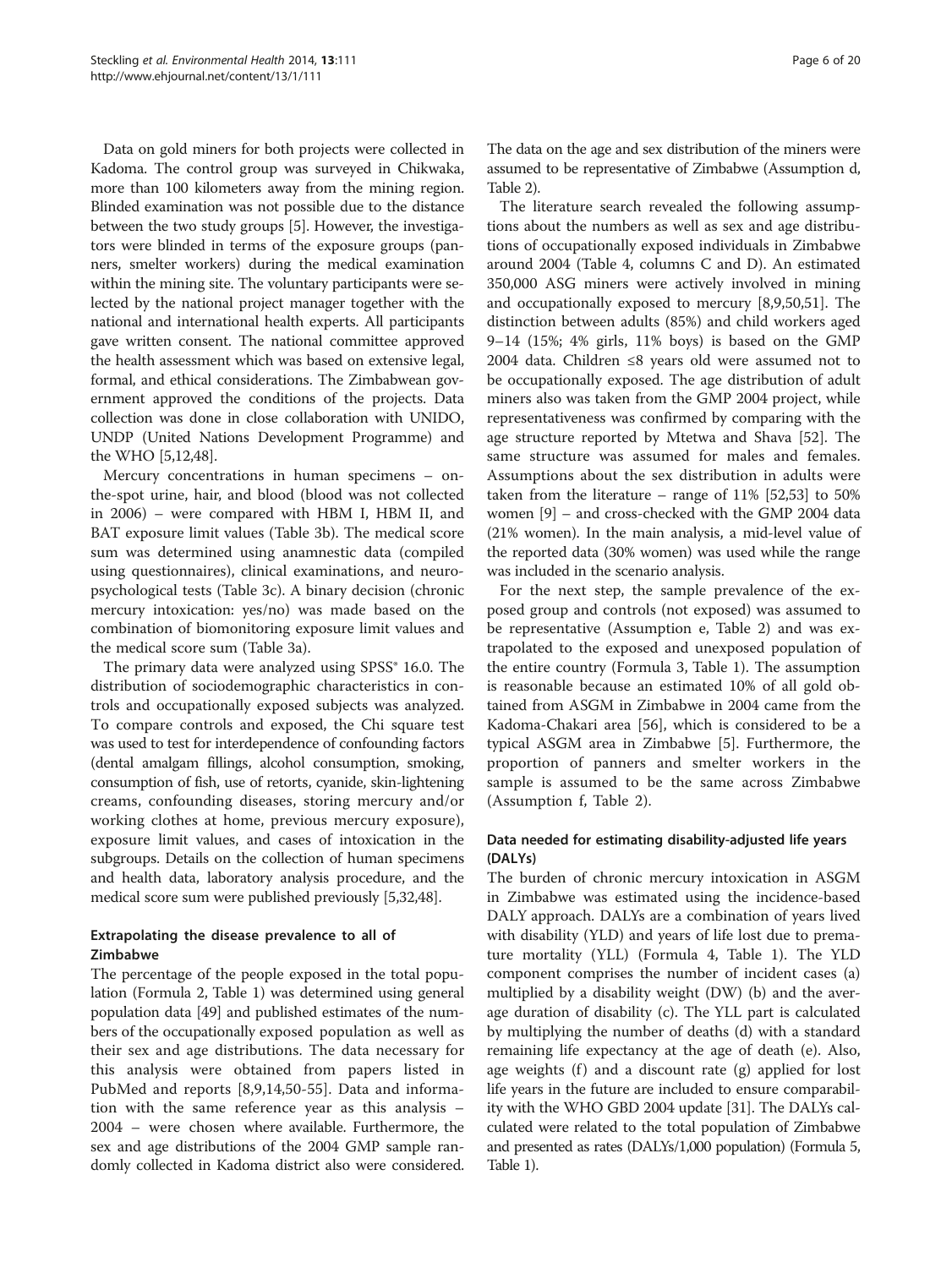| Column A                                         | B   |                                                                                 | c                                                                                 |          | D                                               | E                                                                                               |          |              |          |  |
|--------------------------------------------------|-----|---------------------------------------------------------------------------------|-----------------------------------------------------------------------------------|----------|-------------------------------------------------|-------------------------------------------------------------------------------------------------|----------|--------------|----------|--|
| Subgroups of artisanal<br>small-scale gold (ASG) |     | Sample prevalence of chronic<br>mercury intoxication in ASG miners <sup>®</sup> | Main analysis: Numbers and<br>percentages** of ASG miners<br>assumed for Zimbabwe |          | Sources of numbers and<br>percentages marked in | Scenario analysis: numbers and percentage<br>distribution assumed for Zimbabwe (scenario range) |          |              |          |  |
| miners                                           |     |                                                                                 |                                                                                   |          | bold in column C                                | Min.                                                                                            | Source   | Max.         | Source   |  |
| Total (T)                                        | 72% | (131/181)                                                                       | 350,000                                                                           | 100%     | [8,9,50,51]                                     | No variation                                                                                    |          | 500,000      | [54, 55] |  |
| Adults (A)'                                      | 72% | (118/164)                                                                       | 297,500                                                                           | 85% of T | <b>GMP 2004</b>                                 | No variation                                                                                    |          | 98% of T     | $[14]$   |  |
| Males (M)                                        | 90% | (95/106)                                                                        | 208,250                                                                           | 70% of A | Mid-value of reported data***                   | 50% of A                                                                                        | [8,9,50] | 89% of A     | [52, 53] |  |
| $15 - 24$                                        | 91% | (41/45)                                                                         | 74,350                                                                            | 36% of M | GMP 2004 cross-checked against                  | No variation                                                                                    |          |              |          |  |
| $25 - 34$                                        | 88% | (35/40)                                                                         | 86,000                                                                            | 41% of M | Mtetwa and Shava [52]                           |                                                                                                 |          |              |          |  |
| 35-41                                            | 90% | (19/21)                                                                         | 21,450                                                                            | 10% of M |                                                 |                                                                                                 |          |              |          |  |
| $42+$                                            |     |                                                                                 | 26,450                                                                            | 13% of M |                                                 |                                                                                                 |          |              |          |  |
| Females (F)                                      | 40% | (23/58)                                                                         | 89,250                                                                            | 30% of A | Mid-value of reported data***                   | 11% of A                                                                                        | [52, 53] | 50% of A     | [8,9,50] |  |
| $15 - 24$                                        | 26% | (7/27)                                                                          | 31,860                                                                            | 36% of F | GMP 2004 cross-checked against                  | No variation                                                                                    |          |              |          |  |
| 25-34                                            | 52% | (16/31)                                                                         | 36,860                                                                            | 41% of F | Mtetwa and Shava [52]                           |                                                                                                 |          |              |          |  |
| 35-41                                            |     |                                                                                 | 9,190                                                                             | 10% of F |                                                 |                                                                                                 |          |              |          |  |
| $42+$                                            |     |                                                                                 | 11,340                                                                            | 13% of F |                                                 |                                                                                                 |          |              |          |  |
| Children"                                        | 76% | (13/17)                                                                         | 52,500                                                                            | 15% of T | <b>GMP 2004</b>                                 | 2% of T                                                                                         | $[14]$   | No variation |          |  |
| Male (M)                                         |     |                                                                                 | 38,500                                                                            | 11% of T |                                                 |                                                                                                 |          |              |          |  |
| Female (F)                                       |     |                                                                                 | 14,000                                                                            | 4% of T  |                                                 |                                                                                                 |          |              |          |  |

<span id="page-6-0"></span>Table 4 Sample prevalence and assumed distribution of exposed miners in Zimbabwe around 2004

\* The data were taken from the Global Mercury Project (GMP), conducted by UNIDO in Zimbabwe in 2004 [\[5](#page-16-0)[,12](#page-17-0)], and from a health and biomonitoring project focusing on women of child-bearing age and their infants, conducted in Zimbabwe in 2006 by the University of Munich (LMU; Germany) [\[48](#page-17-0)]. The sample prevalence of the control group is 0%. The sample prevalence (in %) in every subgroup is determined using Formula 1, Table [1](#page-2-0). The number of intoxicated and the subgroup size are shown between parentheses.<br>"Numbers and percentages are rounded and include uncertainties because their distribution was derived using the estimates given in the

Adults: individuals 15 years and older.

" Children: individuals aged 9–14; children aged 0–8 were not assumed to be occupationally exposed.

A: adults; F: females; GMP 2004: own analysis using data from the Global Mercury Project 2004 for Zimbabwe; M: males; Max.: maximum; Min.: minimum; T: total.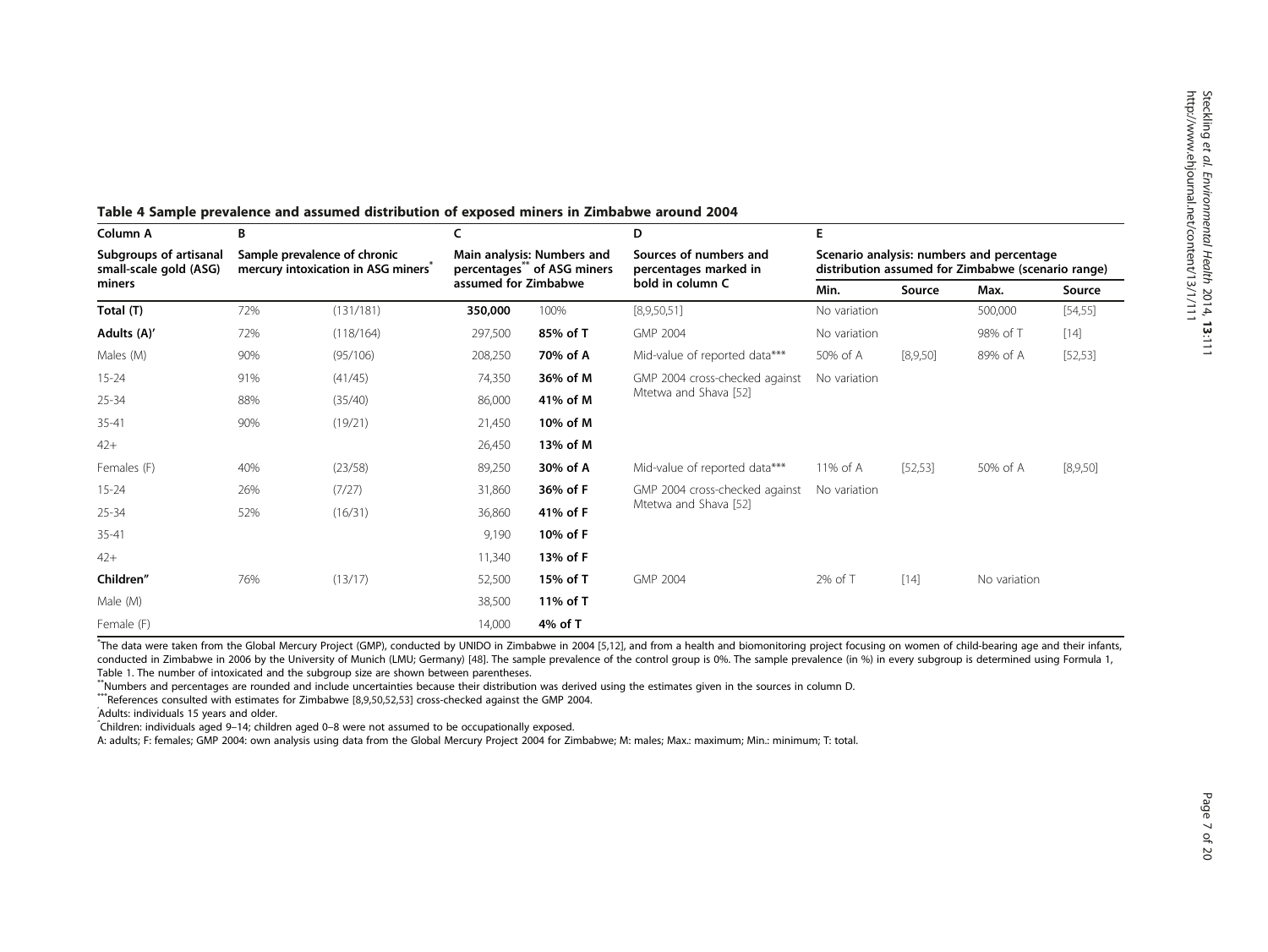#### Incident cases (a)

Because no study has estimated the incidence of chronic mercury intoxication in Zimbabwe using the diagnostic tool described above [\[32\]](#page-17-0), the quantified and extrapolated prevalence of chronic mercury intoxication (see above) combined with additional data (remission and mortality, see below) were used to model the incidence using DisMod II.

DisMod II is a disease-modeling tool developed by the WHO for BoD studies and is based on the logical relations between epidemiological variables. The model allows calculating internally consistent estimates of missing diseasespecific data using available variables. The model comprises incidence, prevalence, duration, mortality, relative risk of mortality, case fatality, and remission of the disease. In order to model missing data, information about three of the variables listed is needed. When collecting missing data is not an option, DisMod II can be used to supplement partially available epidemiological data [\[57\]](#page-18-0). The data modeled with DisMod II are assumed to be suitable for the analysis (Assumption g, Table [2\)](#page-3-0).

#### Disability weight (b)

Calculating the YLD requires a DW indicating the relative disease severity ranging from 0 (perfect health) to 1 (death). Since currently available DW sets e.g., [[29](#page-17-0),[58](#page-18-0),[59](#page-18-0)] do not include a specific weight for chronic mercury intoxication, a DW from a comparable condition had to be found and used as a proxy. The following set of criteria describing chronic mercury intoxication was developed by the authors and compared with diseases for which DWs were available. A comparable health state should: 1) be a chronic condition, 2) be triggered by a substance, and 3) cause symptoms similar to those of chronic mercury intoxication.

Alcoholism fits the criteria for a comparable DW because it is a chronic condition, it is caused by a substance, and it induces neuropsychological symptoms similar to those of chronic mercury intoxication, such as tremor [[14,32](#page-17-0)[,60,61](#page-18-0)] (Assumption h, Table [2](#page-3-0)). The DW for alcohol dependence (ICD-10 code F10.2, DW 0.18) [\[29\]](#page-17-0) was chosen as the best proxy while the DW for harmful use of alcohol (ICD-10 F10.1; DW 0.134) – a second category of alcohol-related disorders [[31](#page-17-0)] – was included in the scenario analysis.

#### Duration of disease (c)

The duration of a disease is defined as the time in years between incidence and either remission or death [[57](#page-18-0)]. Since there is no epidemiological data on the duration of chronic mercury intoxication, duration was modeled with DisMod II using available parameters.

#### Number of deaths (d)

Information about the case fatality of chronic mercury intoxication was taken from the literature. Cragle et al.

[[62\]](#page-18-0) did not find a higher mortality amongst workers exposed to elemental mercury vapor compared to unexposed workers, and concluded that mortality is not suitable for assessing chronic exposure to mercury. Case fatality from chronic mercury intoxication was therefore assumed to be zero (Assumption i, Table [2\)](#page-3-0).

Using the case fatality as input data, the number of deaths – internally consistent with the other input data – was modeled using DisMod II.

#### Completing the DisMod II input: Remission of disease

In order to model the missing data needed for DALY estimation using DisMod II, three types of input data were needed. In addition to the prevalence (based on epidemiological data) and the case fatality (based on information from the literature), the remission was assumed based on the literature search.

No (zero) remission from chronic mercury intoxication was assumed because mercury damages the central nervous system and, once destroyed, neurons cannot fully regenerate ([[63](#page-18-0)], based on [\[64\]](#page-18-0)). Depending on the duration and magnitude of exposure, the symptoms will be irreversible, although at least partial remission seems possible in less severe cases [\[18,](#page-17-0)[65](#page-18-0)-[68](#page-18-0)].

The following studies support the assumption of no remission: Follow-up studies showed that neurological symptoms were still seen years or even decades after exposure to mercury had ended [\[69-80\]](#page-18-0). The results of these studies are of limited value regarding ASGM because they did not focus on gold miners but on other groups of workers exposed to mercury. Furthermore, the initial exposure of the workers in the other studies was higher than that of the currently observed cohort of gold miners.

The 21 former miners excluded in this analysis were analyzed previously with the result that chronic mercury intoxication was diagnosed in 5 of them [[5\]](#page-16-0). In an ASGM study in Kalimantan, Indonesia, 4 of 10 former miners were diagnosed as intoxicated [\[81\]](#page-18-0). Both results support the assumption of persistent health problems, although the analyses are limited by the small sample sizes. Further indications come from a study on former gold miners in Brazil. Possibly mercury-related health symptoms like tremor were more frequent in individuals with high mercury urine concentrations (above 50 μg/l), but clear correlations were not shown and the importance of confounding factors was uncertain [\[82](#page-18-0)].

The evidence for assuming no remission of chronic mercury intoxication is weak, but remission cannot be assumed based on the studies cited here. The assumption of ongoing exposure (Assumption a, Table [2](#page-3-0)) supports the assumption of no remission (Assumption j, Table [2](#page-3-0)).

Another important factor for remission is treatment [[83\]](#page-18-0). Studies have shown that remission due to improvement of symptoms or a reduction of the mercury body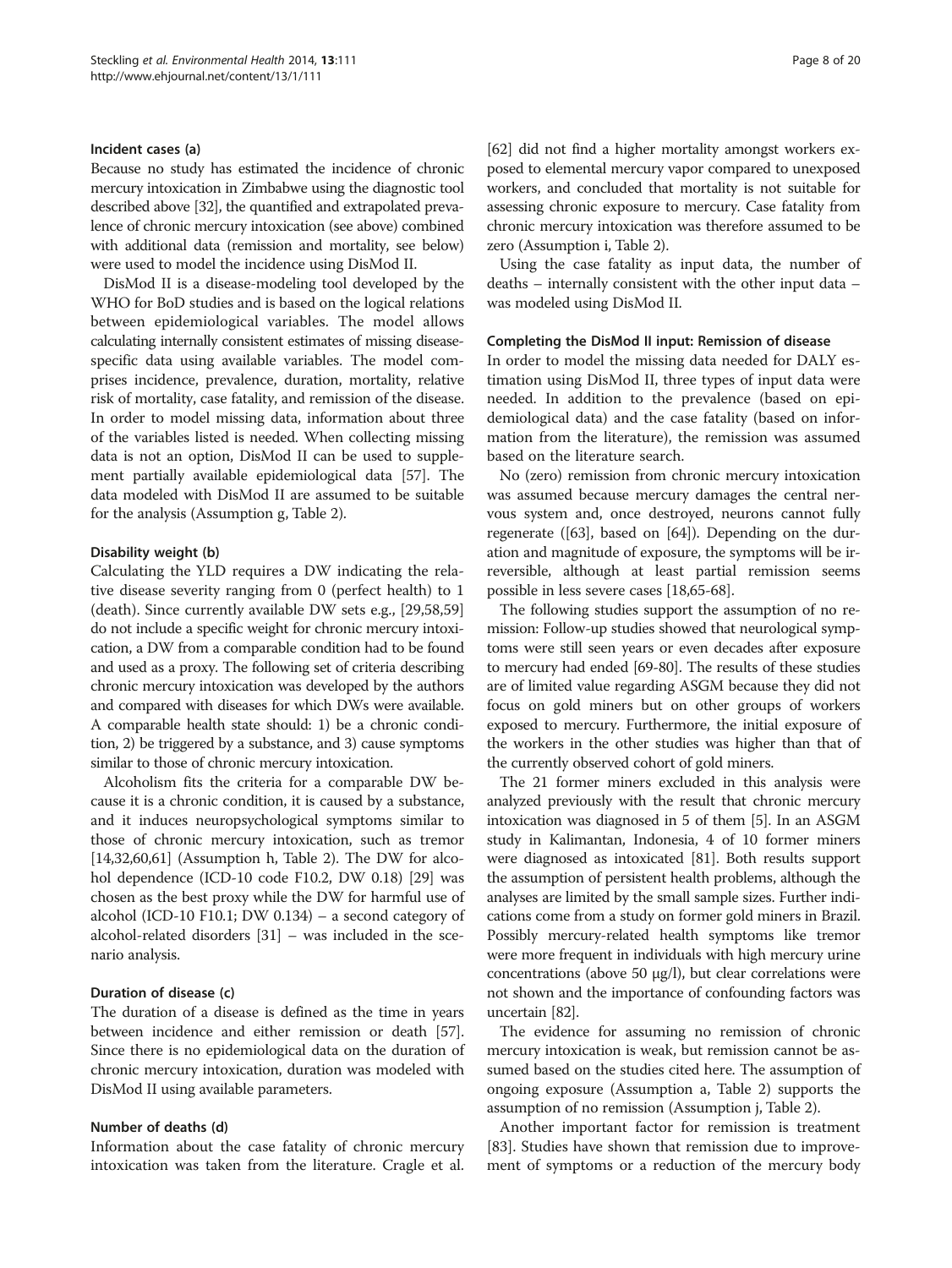burden appears possible if chelating agents are used [[5,](#page-16-0)[84\]](#page-18-0). Since therapy is expensive [[5\]](#page-16-0), it is unlikely that chelating agents are being used in the study region (Assumption k, Table [2](#page-3-0)). Hence, including zero remission cases might be reasonable at the current stage of research and follows the assumption that intoxication is severe, as irreversible damage has occurred (Assumption j, Table [2](#page-3-0)).

#### Basic data for DisMod II

Using DisMod II for data modeling, demographic information about the entire population (12,492,000 inhabitants; 6,067,000 male, 43% ≤15 years; 6,425,000 female, 40% ≤15 years [[49](#page-17-0)]) and data on mortality from all causes in Zimbabwe (age-specific death rates) [\[85\]](#page-18-0) were obtained from the United Nations (UN) and the WHO.

## Life expectancy (e), age weights (f), and discount rate (g)

For this study, the Standard West Level 26 life table (Assumption l, Table [2\)](#page-3-0), a 3% discount rate, and nonuniform age weights [[28,29,31,33](#page-17-0)] were used to ensure comparability with the WHO GBD DALY estimates for 2004 [[31\]](#page-17-0).

## Scenario analyses

Scenario analyses were performed for (I) disease prevalence extrapolation for the entire population of Zimbabwe and (II) DALY calculation to observe result variations depending on different scenarios. The sample prevalence as quantified on the basis of the available primary data was not varied in the scenario analysis because there were no conflicting data.

(I) The prevalence extrapolated for chronic mercury intoxication includes estimates and assumptions about the number as well as the sex and age distributions of ASG miners in Zimbabwe. Different sources report different numbers, a fact which was taken into account in the scenario analysis. For the total number of gold miners in Zimbabwe in 2004, the number mentioned most frequently in the literature was used for the main analysis; a less frequently mentioned estimate was included in the scenario analysis. The adult sex ratio varies over a wide range. A mid-value of the reported data was included in the main analysis while the minimum and maximum values were included in the scenario analysis. Assumptions about sex and age distribution of children were taken from the data of the GMP in Zimbabwe in 2004. An estimate of the global involvement of children in ASGM as reported in the literature was included as a scenario.

The conflicting assumptions about number, sex, and age distribution of ASG miners in Zimbabwe were combined in every possible way to determine the extent of result variation. The resulting minimum and maximum estimate of the extrapolated prevalence were used for DisMod II.

(II) Contradictory data were included in scenario analysis II to observe result variation of the DALY calculation (see scenarios 1 to 8 in Additional file [1\)](#page-16-0). Minimum and maximum estimates of the extrapolated overall prevalence of chronic mercury intoxication in Zimbabwe (see above, I) were used for DisMod II to observe the range of variation of the modeled data (scenarios 1 and 2). Furthermore, instead of using the case fatality as a parameter, mortality and the relative risk of mortality were used for DisMod II (scenarios 3 and 4). In order to describe result sensitivity by varying the variable "duration of disease", it was included with ±10% of the modeled level in the main analysis (scenarios 5 and 6). Furthermore, age weights and discount rates were omitted following ethical considerations [\[33](#page-17-0)[,86\]](#page-18-0) and the specifications of the GBD study conducted in 2010 [[87](#page-18-0)] (scenarios 7). Also, another DW was applied (scenarios 8). All variants described for the scenario analyses were examined for subgroups (sex, age) and applied to the main analysis without changing any of the other parameters.

# Results

The partial results of the analyses are described in detail and given in the sections on primary data, extrapolation and modeling, DALY quantification, and scenario analysis.

# Analysis of primary data

#### Characteristics of the sample

Of the initial 403 subjects, 131 were excluded either because of incomplete data  $(n = 11)$ , acute alcohol intoxication at time of examination  $(n = 8)$ , a confounding disease  $(n = 2: brain injury during a car accident, suspected)$ Parkinson's disease), being a former miner living in an ASGM area  $(n = 21)$  or currently living in a control area  $(n = 2)$ , or being a resident at a mining site without occupational involvement in mining  $(n = 87)$ . The remaining 272 were included in the analysis. The sample, which included more males than females, comprised 181 miners and 91 controls (Additional file [2](#page-16-0)). 33 miners were panners who worked in mines and used mercury during amalgamation but did not smelt. Another 148 miners were smelter workers. The overall age range was 9–75 years. The occupationally exposed group had an exposure range of 1–23 years (median: 3 years).

There were several factors which might have confounded the mercury body burden or health effects. From the occupationally exposed group, only  $6\%$  (n = 11) used instruments (retorts) to capture mercury vapors. Cyanide was used by 41% ( $n = 64$ ) of the miners surveyed in 2004 (missing in the 2006 sample). Storing mercury at home  $(84\%; n = 152)$  and keeping their working clothes at home  $(98\%, n = 177)$  was typical for the occupationally exposed group. A few individuals in the control and in the exposed group used skin-lightening creams  $(4\%$  [n = 4] and 6%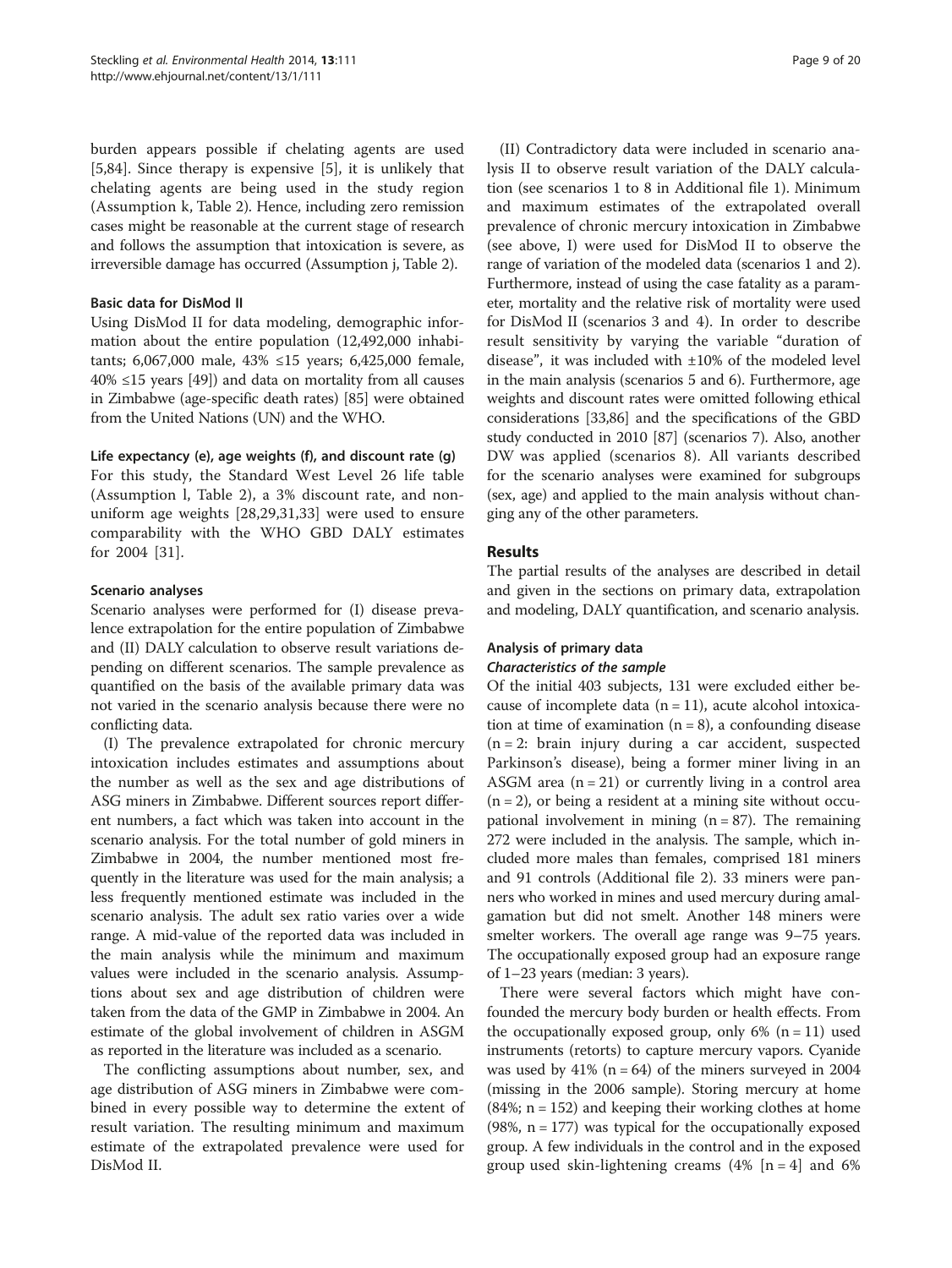$[n = 11]$  in the control resp. exposed group; Chi<sup>2</sup> p = 0.655). None had dental amalgam fillings. The subgroups differed significantly in smoking and drinking habits (both  $p <$ 0.001); both were more prevalent amongst miners (20%  $[n = 36]$  resp. 33%  $[n = 60]$  than controls  $(2\% | n = 2]$  resp. 7%  $[n = 6]$ ). Finally, weekly fish consumption was common amongst miners  $(68\%, n = 122)$  but not amongst controls  $(18\%, n = 16; p < 0.001)$ .

# Human biomonitoring concentrations and categorizing in exposure limit values

Mercury concentrations in all human biomonitoring samples were considerably higher in the occupationally exposed than in the control group (Additional file [3](#page-16-0)). The miners showed median and maximum concentrations of 26 and 1,530 μg/l in urine (26 and 667 μg/g creatinine), 11 and 101 μg/l in blood, and 3 and 112 μg/g in hair, whereas controls showed maximum concentrations of 9 μg/l in urine, 2 μg/l in blood, and 3 μg/g in hair. The 95<sup>th</sup> percentiles for maximum concentration in urine (377 μg/l) imply some outliers with excessively high concentrations in the occupationally exposed. Controls rarely exceeded exposure limit values whereas 80-90% of the miners showed mercury concentrations above exposure limit values, depending on the kind of specimen.

## Health effects of project sample

Findings of possible mercury-induced health effects were seen in both controls and miners. Miners showed the most health effects, with nearly 90% exceeding a medical score sum of 4 points (5–9 points: 72%; 10–21 points: 17%) compared to less than 60% in controls (5–9 points: 57%; 10–21 points: 2%). Detailed analyses of the health effects in the control and the exposed group are given in the Additional file [4.](#page-16-0)

#### Sample prevalence of chronic mercury intoxication

Columns A and B in Table [4](#page-6-0) shows prevalence in the sample subgroups. None of the controls showed chronic mercury intoxication while the occupationally exposed showed a prevalence of 72% (131 of 181), albeit with subgroup differences. Prevalence amongst men was similar across age groups, with the youngest (15–24 years) showing the highest prevalence (91%). Older women (≥25 years) showed a prevalence twice as high (52%) as younger women (15–24 years). Prevalence amongst children aged 9–14 (76%) was higher than amongst women. Additional file [4](#page-16-0) gives detailed information on the numbers of miners and controls and the diagnostic group they were assigned to depending on the medical score sum and exposure limit values.

# Extrapolating the sample prevalence to all of Zimbabwe

According to the determinants of the analysis, nearly 3% of the total population of Zimbabwe is assumed to have

been exposed to occupational mercury use in ASGM in 2004 (Table [5](#page-10-0)). Of the total population, 2% of the females and 4% of the males were exposed, with more adults exposed than children. The greatest exposure (10%) was seen in males aged 25–34.

The prevalence of chronic mercury intoxication attributable to occupational use in Zimbabwe was estimated at 2% of the total population (scenario range 2-3%). Prevalence in men ranged from 3% (9–14 and 42+ years) to 9% (25–34 years), and in women from 1% (all age groups except 25-34 years) to 2% (25–34 years). Nearly 2% of the children (9–14 years) were assumed to show chronic mercury intoxication from mercury use in ASGM in Zimbabwe in 2004, with boys showing a prevalence three times higher than girls (nearly 3% compared to 1%).

## Modeled data

Table [6](#page-11-0) shows the modeled incidence cases, mortality cases, and duration of disease. No mortality was initially assumed, but 4 deaths caused by chronic mercury intoxication based on Zimbabwe's total population were modeled with DisMod II using the input data to create an internally consistent output. Incidence was modeled with a total of  $>17,500$  cases (males and females) while young males were affected most heavily (around 7,000 cases in the age group 15–24 years). For males and females, an average duration of chronic mercury intoxication of 35 years was modeled.

#### DALY quantification

The data available were sufficient to model further necessary data and quantify DALYs attributable to mercury use in ASGM in Zimbabwe in 2004. The main analysis showed a total of 95,400 DALYs (8 DALYs/1,000 population) attributable to chronic mercury intoxication from occupational exposure (Table [7](#page-11-0)). Nearly the entire estimated disease burden is due to morbidity (Table [6\)](#page-11-0). Considering the quantified EBD, the highest burden was found in male miners (>80% of the total DALYs), especially the age groups 9–14 (30% of total DALYs, 36% of total DALYs of males) and 15–24 years (40% of total DALYs, 49% of total DALYs of males), with a maximum of 28 DALYs/ 1,000 population amongst those aged 9–14. By contrast, the women affected most heavily were those aged 25–34, with 7 DALYs/1,000 population.

# Scenario analysis

In addition to the assumptions made for the main analysis, Column E in Table [4](#page-6-0) shows the minimum and maximum numbers assumed for ASG miners occupationally exposed to mercury in Zimbabwe which were included in the scenario analysis of prevalence (I). The lowest prevalence was calculated under the assumptions that 350,000 miners are exposed, that 50% of the adults are women, and that the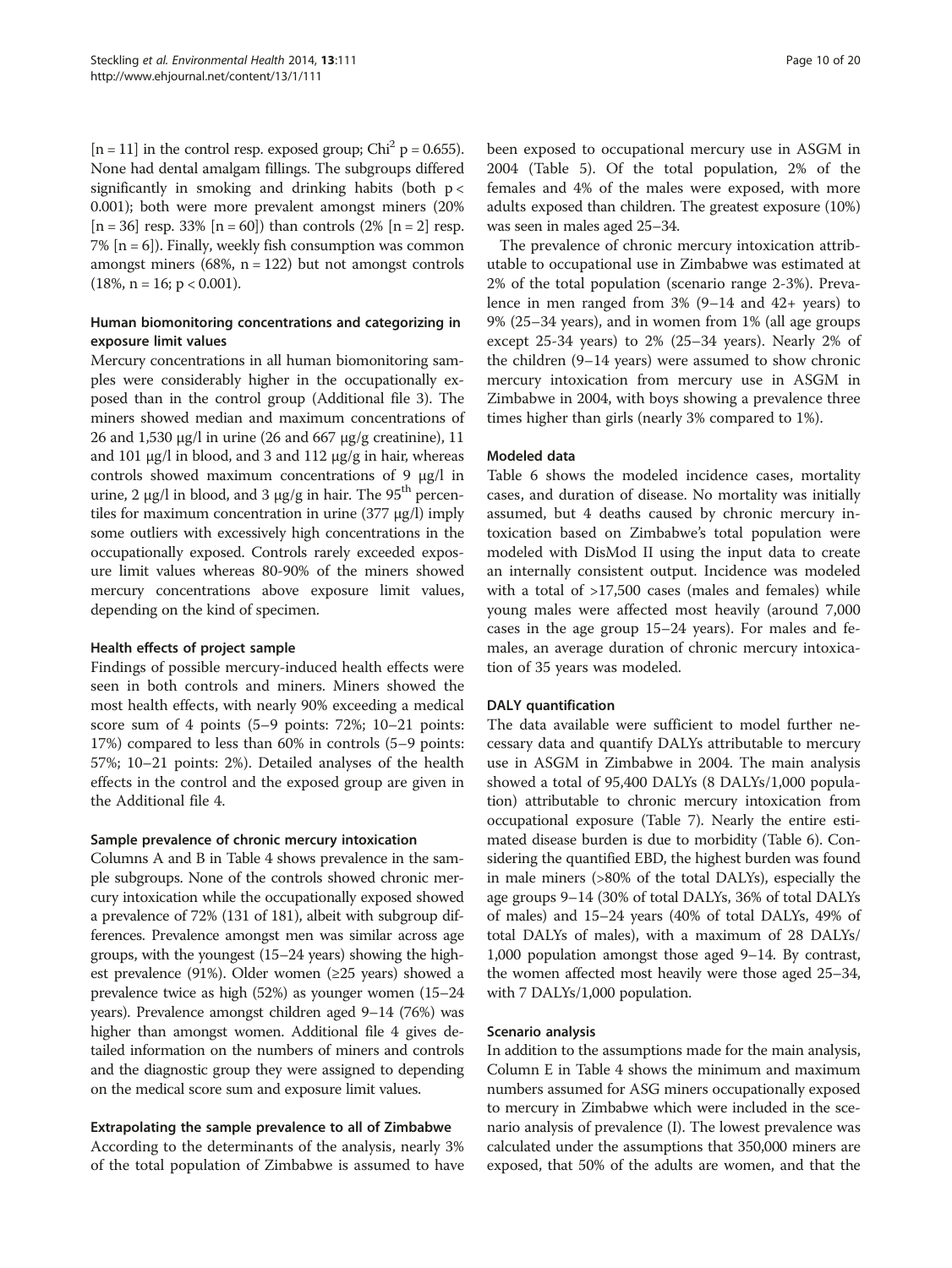| Sex and age groups |           | <b>Total</b>    | Main analysis*                    |       | Scenario analysis                              |                     |
|--------------------|-----------|-----------------|-----------------------------------|-------|------------------------------------------------|---------------------|
|                    |           | population [49] |                                   |       | Minimum scenario <sup>**</sup>                 | Maximum scenario*** |
|                    |           |                 | % exposed of the total population |       | % of the total population showing intoxication |                     |
| Male and female    | Total     | 12,492,000      | 3                                 | 2     | 2                                              | 3                   |
|                    | $0 - 8$   | 3,069,000       | $(-)$                             | $(-)$ | $(-)$                                          | $(-)$               |
|                    | $9 - 14$  | 2,080,000       | 3                                 | 2     |                                                |                     |
|                    | $15+$     | 7,343,000       | 4                                 | 3     | 3                                              | 6                   |
| Male               | Total     | 6,067,000       | 4                                 | 4     | 3                                              | 7                   |
|                    | $0 - 8$   | 1,540,000       | $(-)$                             | $(-)$ | $(-)$                                          | $(-)$               |
|                    | $9 - 14$  | 1,042,000       | 4                                 | 3     |                                                |                     |
|                    | $15+$     | 3,485,000       | 6                                 | 5     | $\overline{4}$                                 | 11                  |
|                    | $15 - 24$ | 1,533,000       | 5                                 | 4     | 4                                              | 9                   |
|                    | $25 - 34$ | 871,000         | 10                                | 9     | 7                                              | 18                  |
|                    | $35 - 41$ | 293,000         |                                   | 7     | 6                                              | 14                  |
|                    | $42+$     | 788,000         | 3                                 | 3     | 3                                              | 6                   |
| Female             | Total     | 6,425,000       | 2                                 |       |                                                |                     |
|                    | $0 - 8$   | 1,529,000       | $(-)$                             | $(-)$ | $(-)$                                          | $(-)$               |
|                    | $9 - 14$  | 1,038,000       |                                   |       |                                                |                     |
|                    | $15+$     | 3,858,000       | 2                                 |       | 2                                              |                     |
|                    | $15 - 24$ | 1,552,000       | 2                                 |       |                                                |                     |
|                    | $25 - 34$ | 870,000         | 4                                 | 2     | 4                                              |                     |
|                    | $35 - 41$ | 353,000         | 3                                 |       | 3                                              |                     |
|                    | $42+$     | 1,083,000       |                                   |       |                                                |                     |

<span id="page-10-0"></span>

| Table 5 Extrapolated percentages of exposed and intoxicated miners in Zimbabwe |  |  |  |  |  |
|--------------------------------------------------------------------------------|--|--|--|--|--|
|--------------------------------------------------------------------------------|--|--|--|--|--|

All numbers and percentages are rounded.

 $\check{}$ The main analysis includes the numbers given in Table 4 (Column C).

The minimum scenario means that the lowest total prevalence is reached. Included are the following numbers: 350,000 occupationally exposed; 50% of the adults are female; 2% of the total are children (see Table [4](#page-6-0) for source

"The maximum scenario means that the highest total prevalence is reached. Included are the following numbers: 500,000 occupationally exposed; 11% of the adults are female; 2% of the total are children (see Table [4](#page-6-0) for sources). In the maximum scenario, there is a low disease prevalence of women and children compared to the minimum scenario, because of the higher sample prevalence of adults compared to children and men vs. women (Table [4\)](#page-6-0). Hence, the maximum scenario is reached when the lowest involvement of children and women is assumed.

(-) children aged 0–8 were not assumed to be occupationally exposed.

proportion of children is 2%. These assumptions yielded an overall prevalence of 2% (Table 5). The highest prevalence of chronic mercury intoxication can be assumed if the number of occupationally exposed individuals is set to 500,000, with 2% children, and an adult sex distribution of 89% men and 11% women. If these assumptions hold, then 3% of the entire population of Zimbabwe is affected. This scenario range of prevalence (2-3%) was, together with other factors described below, included in the scenario analysis of DALY estimation (II).

Scenario analyses of DALY estimation (II) yielded a result variation of 6–12 DALYs/1,000 population (Additional file [1](#page-16-0)). Using an average maximum prevalence of 3% (rather than 2%), the total DALYs increase to 12 DALYs/ 1,000. The lowest DALY estimate of 6 DALYs/1,000 was made using an alternative DW (0.134 rather than 0.180). A variation of  $\pm 10\%$  in the duration of disease yielded no significant differences. Including the mortality or relative risk (RR) of mortality instead of the case fatality in DisMod II, or omitting age weights and discount rates, led to only a slight difference in DALYs.

#### **Discussion**

A total of 95,400 DALYs are estimated to be caused by chronic mercury intoxication due to artisanal small-scale gold mining (ASGM) in Zimbabwe in 2004 when using available and modeled data and applying the assumptions listed in Table [2](#page-3-0). Table [8](#page-12-0) shows the most important limitations and research needs related to the analysis.

Although several studies quantifying the BoD of (environmental) risk factors are available e.g., [\[88](#page-18-0)[-93](#page-19-0)], none focused on a national burden of gold miners affected by mercury. Two other DALY quantifications including mercury are available. One focused on inorganic mercury exposure at toxic waste sites including but not limited to artisanal gold mining in India, Indonesia, and the Philippines. The burden of renal toxicity in the exposed population (2,122,200) was quantified, yielding a total of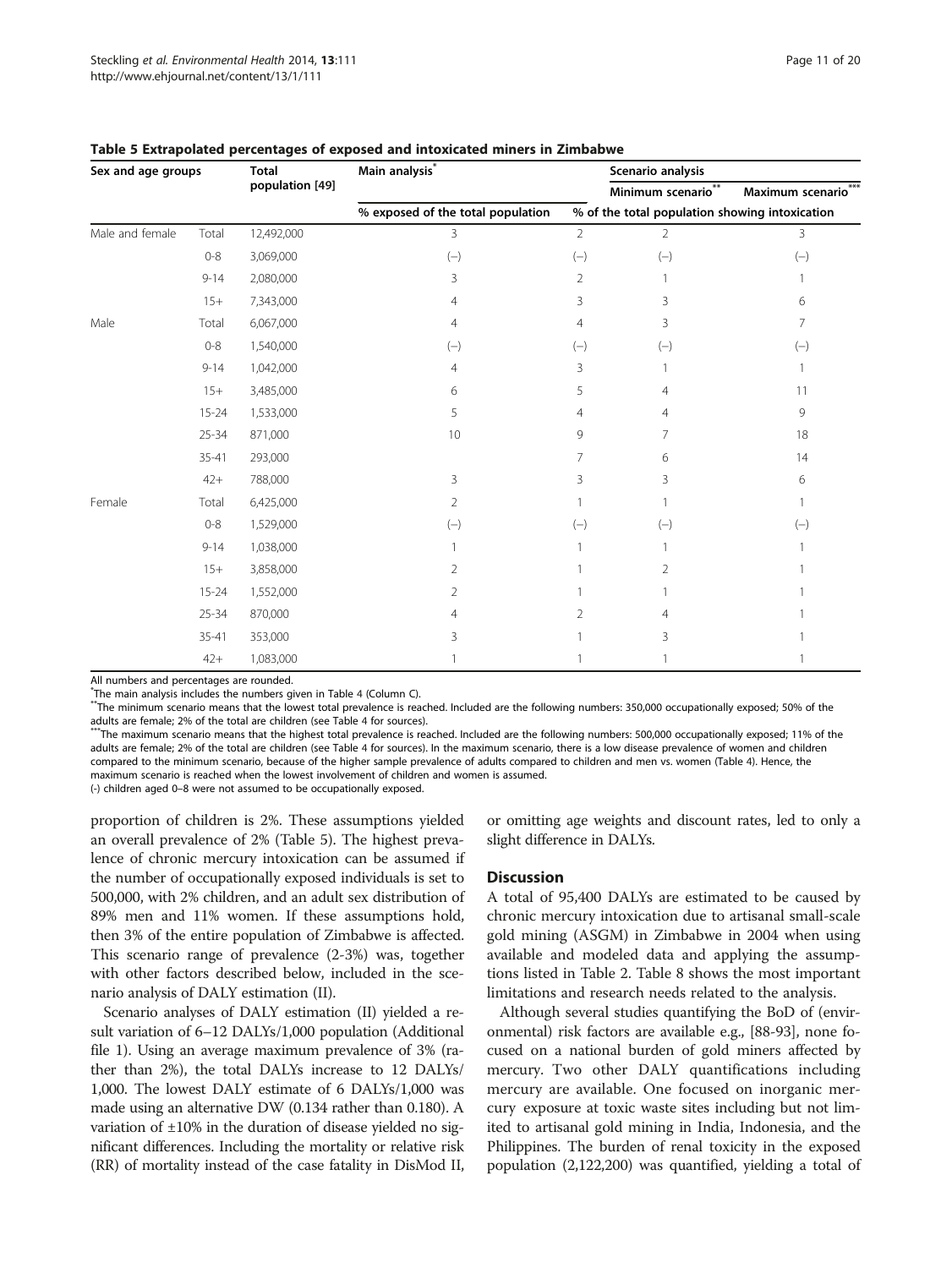| Age <sup>*</sup> (years)                                      | Chronic mercury intoxication |        |                  |                              |         |  |  |  |  |  |
|---------------------------------------------------------------|------------------------------|--------|------------------|------------------------------|---------|--|--|--|--|--|
|                                                               | Death cases                  | YLL    | Incident cases** | Duration of disease (years)" | $YLD^*$ |  |  |  |  |  |
| Occupationally exposed males (n = 246,750; see Table 4)       |                              |        |                  |                              |         |  |  |  |  |  |
| 0-8                                                           | <1                           | $<$ 10 | 200              | 44                           | 1200    |  |  |  |  |  |
| $9 - 14$                                                      | <1                           | $<$ 10 | 4,900            | 40                           | 28,900  |  |  |  |  |  |
| $15 - 24$                                                     | $\mathbf{1}$                 | 20     | 7,000            | 35                           | 38,200  |  |  |  |  |  |
| 25-34                                                         | <1                           | 10     | 2,300            | 26                           | 10,100  |  |  |  |  |  |
| 35-41                                                         | <1                           | $<$ 10 | < 100            | 21                           | < 100   |  |  |  |  |  |
| $\geq$ 42                                                     | $\mathbf{1}$                 | 20     | < 100            | 15                           | < 100   |  |  |  |  |  |
| <b>Total</b>                                                  | $\overline{2}$               | 50     | 14,400           | (average) 35                 | 78,400  |  |  |  |  |  |
| Occupationally exposed females ( $n = 103,250$ ; see Table 4) |                              |        |                  |                              |         |  |  |  |  |  |
| $0-8$                                                         | <1                           | $<$ 10 | < 100            | 48                           | 500     |  |  |  |  |  |
| $9 - 14$                                                      | <1                           | $<$ 10 | 600              | 43                           | 3,400   |  |  |  |  |  |
| $15 - 24$                                                     | <1                           | $<$ 10 | 1,200            | 36                           | 6,700   |  |  |  |  |  |
| 25-34                                                         | <1                           | $<$ 10 | 1,400            | 29                           | 6,400   |  |  |  |  |  |
| 35-41                                                         | <1                           | $<$ 10 | < 100            | 26                           | < 100   |  |  |  |  |  |
| $\geq$ 42                                                     | $\overline{1}$               | 20     | < 100            | 20                           | < 100   |  |  |  |  |  |
| <b>Total</b>                                                  | $\overline{2}$               | 30     | 3,300            | (average) 35                 | 17,000  |  |  |  |  |  |

<span id="page-11-0"></span>Table 6 Modeled epidemiological data, YLL and YLD for sex and age groups (main analysis)

All numbers are rounded.

\*Age structure according to Table 4.

\*\*Modeled using DisMod II.

# YLD calculation includes a 3% discount rate and non-uniform age weights. The Standard West Level 26 life table was used according to the Global Burden of

Disease Study [[28,29](#page-17-0),[31,33\]](#page-17-0).

YLL: years of life lost due to premature mortality; YLD: years of life lost due to disability.

83 DALYs (100% YLDs) [[94](#page-19-0)]. The other quantification was based on methylmercury while including mild mental retardation. While the highest burden of the subgroups was seen in Brazilian fishing communities located near gold mining regions, a Canadian subgroup of sport fishers showed a burden of 7 DALYs/1,000 infants [\[27](#page-17-0)] comparable to the 8 DALYs/1,000 in Zimbabwe attributable to mercury use in gold mining (albeit not infants). Prüss-Üstün et al. [\[24\]](#page-17-0) reviewed studies on the global burden of chemicals resulting in an attributable burden of nearly 6% of the estimated total global burden, while

chemicals which had not been quantified, such as mercury, led to an underestimation.

The prevalence of chronic mercury intoxication according to the diagnosis used was calculated for samples from several countries. The total sample prevalence determined for miners (72%) was comparable to that found for ASGM sites in the Philippines (72% of miners) [\[32](#page-17-0)]. A rate of 24% was reported for amalgam smelter workers in Tanzania [[23](#page-17-0)] and 55-62% in Indonesia [[81](#page-18-0)[,95](#page-19-0)].

In other ASGM studies, human biomonitoring data and health effects were not combined to diagnose chronic

| Table 7 DALYs attributable to occupational mercury exposure from gold mining in Zimbabwe in 2004 by subgroup |  |
|--------------------------------------------------------------------------------------------------------------|--|
|--------------------------------------------------------------------------------------------------------------|--|

| Age <sup>*</sup><br>(years) | <b>Males</b> |              |                 | <b>Females</b> |              |                 | Total        |              |                 |  |
|-----------------------------|--------------|--------------|-----------------|----------------|--------------|-----------------|--------------|--------------|-----------------|--|
|                             | Population** | <b>DALYs</b> | DALYs per 1,000 | Population**   | <b>DALYs</b> | DALYs per 1,000 | Population** | <b>DALYs</b> | DALYs per 1,000 |  |
| $0 - 8$                     | 1.540.000    | 1.200        | $\lt$ 1         | 1,529,000      | 500          | $<$ 1           | 3,069,000    | 1.700        | $\leq$ 1        |  |
| $9 - 14$                    | 1,042,000    | 28,900       | 28              | 1,038,000      | 3,400        | 3               | 2,080,000    | 32,300       | 16              |  |
| $15 - 24$                   | 533,000      | 38,200       | 25              | 1,552,000      | 6,700        | $\overline{4}$  | 3,085,000    | 44,900       | 15              |  |
| $25 - 34$                   | 871,000      | 10,100       | 12              | 870,000        | 6.400        |                 | 1,741,000    | 16,500       | -9              |  |
| $35 - 41$                   | 293,000      | < 100        | $\lt$ 1         | 353,000        | < 100        | <1              | 646,000      | < 100        | $\leq$ 1        |  |
| >42                         | 788,000      | < 100        | <1              | 1,083,000      | < 100        | <1              | 1,870,000    | < 100        | $\leq$ 1        |  |
| Total                       | 6,067,000    | 78,400       | 13              | 6,425,000      | 17,000       | 3               | 12,492,000   | 95,400       | 8               |  |

All numbers are rounded.

The results of this analysis rest on the assumptions given in Table [2.](#page-3-0) Changing the assumptions will require changing the analysis.

\*Age structure according to Table [4](#page-6-0).

\*\*Zimbabwe's population in 2004; source: World population prospects by the United Nations [\[49](#page-17-0)].

DALYs: disability-adjusted life years.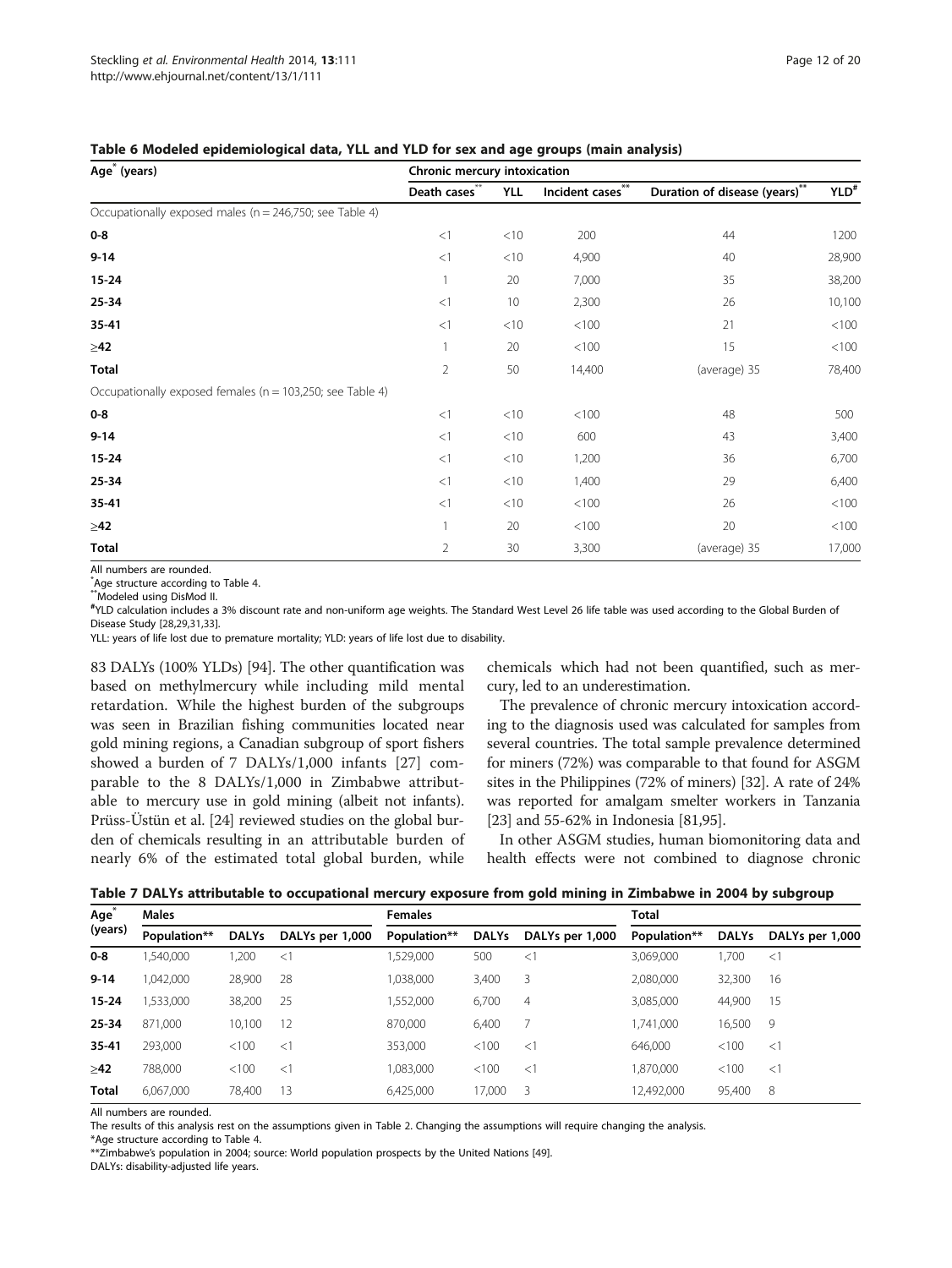<span id="page-12-0"></span>

|  |  |  |  |  |  | Table 8 Summary of the scope of the analysis: The most important limitations and research needs |  |  |  |  |  |  |  |  |  |
|--|--|--|--|--|--|-------------------------------------------------------------------------------------------------|--|--|--|--|--|--|--|--|--|
|--|--|--|--|--|--|-------------------------------------------------------------------------------------------------|--|--|--|--|--|--|--|--|--|

| Scope of the analysis                                                                                                                                                                             | Limitations                                                                                                                                                                                                         | <b>Research needs</b>                                                                                                          |
|---------------------------------------------------------------------------------------------------------------------------------------------------------------------------------------------------|---------------------------------------------------------------------------------------------------------------------------------------------------------------------------------------------------------------------|--------------------------------------------------------------------------------------------------------------------------------|
| <b>Research aim:</b> A first estimate of the DALYs<br>of chronic mercury intoxication following<br>occupational mercury use in ASGM on a national                                                 | Data from earlier research projects are used<br>while no special data survey was done to<br>achieve the research aim.                                                                                               | Conduct surveys to improve the data basis for<br>DALY estimates.                                                               |
| scale by using the methods applied in the GBD                                                                                                                                                     | Applying the methods of the GBD 2004 update                                                                                                                                                                         | Use the advanced methods to determine<br>DALYs.                                                                                |
| 2004 update and by using available data and<br>information.                                                                                                                                       | because of the consistent reference year (2004)<br>to enable comparisons while more advanced<br>methods are available (GBD 2010 study [87]).                                                                        | Conduct research to develop the DALY method<br>(already started within the GBD 2010 study [87]).                               |
|                                                                                                                                                                                                   | Specific limitations of the summary measure<br>DALY (e.g., ethical concerns about using<br>disability weights) are included in the analysis.                                                                        |                                                                                                                                |
| <b>Subgroup of interest:</b> ASG miners (panners and<br>smelter workers) with occupational exposure to                                                                                            | Miners with acute, temporary or ending<br>involvement in mining were not considered.                                                                                                                                | Conduct surveys to differentiate between<br>subgroups of miners (duration of involvement,                                      |
| mercury who work and live at a mining site.                                                                                                                                                       | No differentiation of burden between panners<br>and smelter workers.                                                                                                                                                | type of work, etc.) and to determine the burden<br>of other exposed subgroups not or no longer<br>actively involved in mining. |
|                                                                                                                                                                                                   | Other exposed subgroups (retired miners,<br>residents at mining sites like the families of<br>miners, etc.) were not considered.                                                                                    |                                                                                                                                |
| <b>Underlying sample:</b> 181 ASG miners in Kadoma;                                                                                                                                               | Small sample size.                                                                                                                                                                                                  | Conduct comprehensive surveys at several                                                                                       |
| 91 controls from Chikwaka; surveyed in 2004<br>and 2006.                                                                                                                                          | The sample included data from two projects<br>conducted during two different survey periods.                                                                                                                        | mining sites in Zimbabwe using samples of<br>adequate size.                                                                    |
|                                                                                                                                                                                                   | All the information came from just one<br>mining site in Zimbabwe (Kadoma).                                                                                                                                         |                                                                                                                                |
| Study population, country of interest, and<br>reference year: ASG miners in Zimbabwe                                                                                                              | Contradictory information on number, age, and<br>sex distribution of ASG miners in Zimbabwe.                                                                                                                        | Verify the estimates of the number, age, and<br>sex distribution of ASG miners in Zimbabwe.                                    |
| in 2004.                                                                                                                                                                                          | No information about the burden in other years<br>(e.g., the current burden) and other countries<br>(e.g., Colombia).                                                                                               | Quantify DALYs from other years and mining<br>sites for comparison.                                                            |
|                                                                                                                                                                                                   | No information about the burden when using<br>mining methods and tools different from<br>those in Kadoma.                                                                                                           | Determine the health burden resulting from<br>different mining methods and tools.                                              |
| Health outcome: Chronic mercury intoxication<br>as defined using the diagnostic tool developed<br>by Drasch et al. [32]; assessed with a DW of<br>0.18; no remission; no mortality; no treatment. | Specific limitations of the diagnostic tool are<br>included in the analysis (e.g., no correcting<br>factor for health effects unrelated to mercury;<br>all items of the medical score sum are<br>weighted equally). | Conduct research to develop an improved<br>diagnostic tool.                                                                    |
|                                                                                                                                                                                                   | There is no established and internationally<br>accepted diagnosis for chronic mercury<br>intoxication.                                                                                                              | Establish an internationally accepted algorithm<br>diagnosis for chronic mercury intoxication.                                 |
|                                                                                                                                                                                                   | There is no DW for chronic mercury<br>intoxication; a provisional DW was used.                                                                                                                                      | Derive a DW for chronic mercury intoxication.                                                                                  |
|                                                                                                                                                                                                   | Remission and mortality data are scarce.                                                                                                                                                                            | Conduct cohort studies to verify the<br>assumptions of no remission and no mortality.                                          |
| <b>Data modeling:</b> Lacking data were                                                                                                                                                           | It was necessary to model missing data.                                                                                                                                                                             | Improve the data basis to allow analyses                                                                                       |
| modeled using DisMod II.                                                                                                                                                                          | Specific limitations of DisMod II are included<br>in the analysis.                                                                                                                                                  | without modeled data.                                                                                                          |

ASG: artisanal small-scale gold; ASGM: artisanal small-scale gold miners; DALYs: disability-adjusted life years; DisMod II: Disease Model, second version, a software tool developed by the World Health Organization; DW: Disability Weight; GBD: Global Burden of Disease and Injury.

mercury intoxication [\[21,](#page-17-0)[96](#page-19-0)], although it is recommended [[13,14](#page-17-0)]. The results of the medical score sum make it clear that the symptoms might also be present in controls not exposed to mercury. It can therefore be assumed that some health effects of the group exposed to mercury would be present even if they had not been exposed. This underlines the need for a combined diagnosis of chronic mercury intoxication (health and human biomonitoring data). It would be good if future studies derived a correction factor for excluding health effects not related to mercury.

Controls and miners differ significantly regarding lifestyle factors (alcohol, smoking, fish consumption), which is a limitation of the analysis because the factors could have biased the diagnosis of chronic mercury intoxication. The effects of alcohol consumption were previously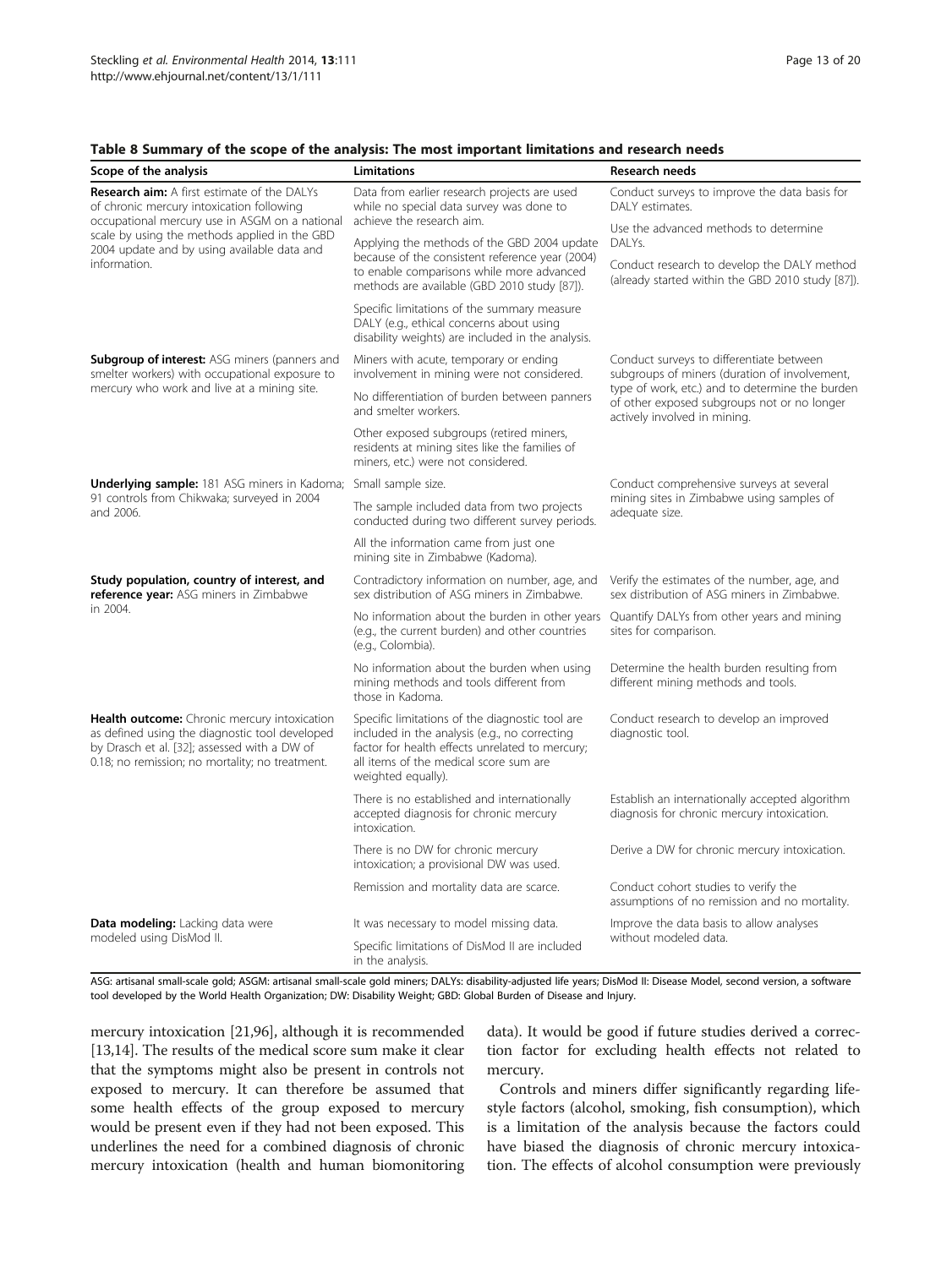analyzed in the data set from 2004. The mercury concentration and medical data of amalgam smelter workers with a high alcohol consumption were compared with the other smelter workers. No significant differences were found between the two subgroups except for the factor "memory problems" which could be biased by alcohol consumption [\[5\]](#page-16-0). Further detailed tests to explain the effects of possible confounders are recommended for future studies.

In previous ASGM studies (e.g., in the Zimbabwe data set from 2004 [[5\]](#page-16-0) which was used here), the correlation between mercury concentrations in human specimens and the items of the medical score sum were tested. Only a few correlations were found, which can be explained by the following: The blood-, urine-, and hairmercury concentrations do not adequately reflect the concentrations in tissues like the brain. Furthermore, the exposure of gold miners is not limited to mercury vapor. Exposure to other forms of mercury with different toxicological effects is likely (e.g., methylmercury from eating fish). Since months or even years can pass before any symptoms appear, the correlation between the current concentration of mercury and current symptoms can be poor [\[5](#page-16-0)[,14,32](#page-17-0)[,81](#page-18-0)].

This last explanation can also be applied to the following result. A subclinical intoxication was diagnosed in the case of six miners (Additional file [4\)](#page-16-0). Their medical score sum was low but the concentration of mercury was high (>BAT). Exceeding the German exposure limit values (HBM I, HBM II, BAT) makes health effects possible, but does not predict them. Unlike the subclinical cases, 10 miners showed a high medical score sum but a mercury concentration between HBM I and HBM II. Thus, differences in individual susceptibility are conspicuous and should be analyzed in detail in future studies.

It can also be useful to weight the items used for diagnosis differently, as discussed previously [\[14](#page-17-0)]. However, including different weights would require ranking items, which would in turn require further assumptions.

In addition to applying other diagnoses, prevalence can differ between regions because of mining methods (e.g., whole ore amalgamation or amalgamation of concentrates) or tools (e.g., different mills) [\[97\]](#page-19-0), probably also because of cultural differences such as misconceptions about handling mercury [\[4,](#page-16-0)[9,50](#page-17-0)]. There is a research need for comparable EBD estimates from other mining regions which might assess possible different impacts on the health of the miners (Table [8](#page-12-0)).

Exposure to mercury in Kadoma district becomes apparent when considering human biomonitoring concentrations (e.g., median urine concentration of 26 μg/l and 26 μg/g creatinine; Additional file [3\)](#page-16-0). In this analysis, urine-, blood-, and hair-mercury concentrations were used because of their different indications regarding the body burden: Inorganic mercury raises concentrations in urine more than it does in blood, whereas organic mercury raises blood concentrations [[34](#page-17-0)]. Hence, exposure to mainly inorganic mercury (e.g., exposure due to vapor) can be assumed for this cohort.

Analyses of the HBM concentrations of the 2004 and 2006 project have been done before, albeit separately and with other subgroups. A median mercury concentration of 37 μg/l urine (26 μg/g creatinine) was reported for male and female miners aged 15–60 in 2004, and 5 μg/l urine  $(4 \mu g/g \text{ creationine})$  for female miners of the same age in 2006. Compared to ASGM areas in Indonesia, Mongolia, the Philippines, and Tanzania, Zimbabwe (2004) showed the highest median and the second highest maximum urine mercury concentrations (1,530 μg/l) after Kalimantan in Indonesia (maximum 5,240 μg/l) [[48](#page-17-0)].

Despite their young age, children in Indonesia and Zimbabwe living in contaminated areas and working with mercury showed 9 resp. 27 μg/g creatinine in urine [\[12\]](#page-17-0). A sample of 46 women of child-bearing age from Indonesia, Tanzania, and Zimbabwe showed median mercury concentration in breast milk of 2 μg/l [\[98\]](#page-19-0).

Another study in Zimbabwe reported high bloodmercury concentrations, defined as >0.05 mg/l (corresponding to 50 μg/l) in 17% of a sample of 66 adult miners [[96](#page-19-0)]. Miner cohorts in South West Ghana (mean of 1 μg Hg/l urine) [\[99](#page-19-0)], Peru (mean/median of 9 μg Hg/g creatinine) [\[100](#page-19-0)], Suriname (mean of 30 μg Hg/g creatinine) [\[101](#page-19-0)], Thailand (mean of >35 μg Hg/g creatinine) [\[102](#page-19-0)], and northern Tanzania (mean of nearly 40 μg Hg/g creatinine) [[103\]](#page-19-0) showed lower biomonitoring concentrations in miners compared to the results of this study, while higher median urine mercury concentrations (44 μg/l) were reported for amalgam smelting miners in the Upper East Region in Ghana [[104](#page-19-0)]. In Venezuela and Burkina Faso the average urine mercury concentrations reached nearly 105 μg/g creatinine [[22](#page-17-0)] resp. 195 μg/g creatinine [\[21\]](#page-17-0).

Unspecific health effects possibly associated with exposure to mercury were seen more often in exposed individuals than in controls. Nearly 90% of gold miners in Zimbabwe, but <60% of controls reached a medical score sum of 5 or more. By contrast, in Burkina Faso half the gold miners showed at least five health symptoms associated with mercury [[21\]](#page-17-0).

#### Subgroup results and excluded groups at risk

The results show the highest burden in the youngest age group and a decreasing burden in the oldest (Table [7](#page-11-0)). A high mercury burden for children and infants as well as breast-feeding mothers are especially alarming [\[105\]](#page-19-0) because mercury damages developing brain tissue and induces lifelong adverse effects [[9,12\]](#page-17-0). The generally young population of Zimbabwe [\[49](#page-17-0)], the highest prevalence of chronic mercury intoxication amongst miners aged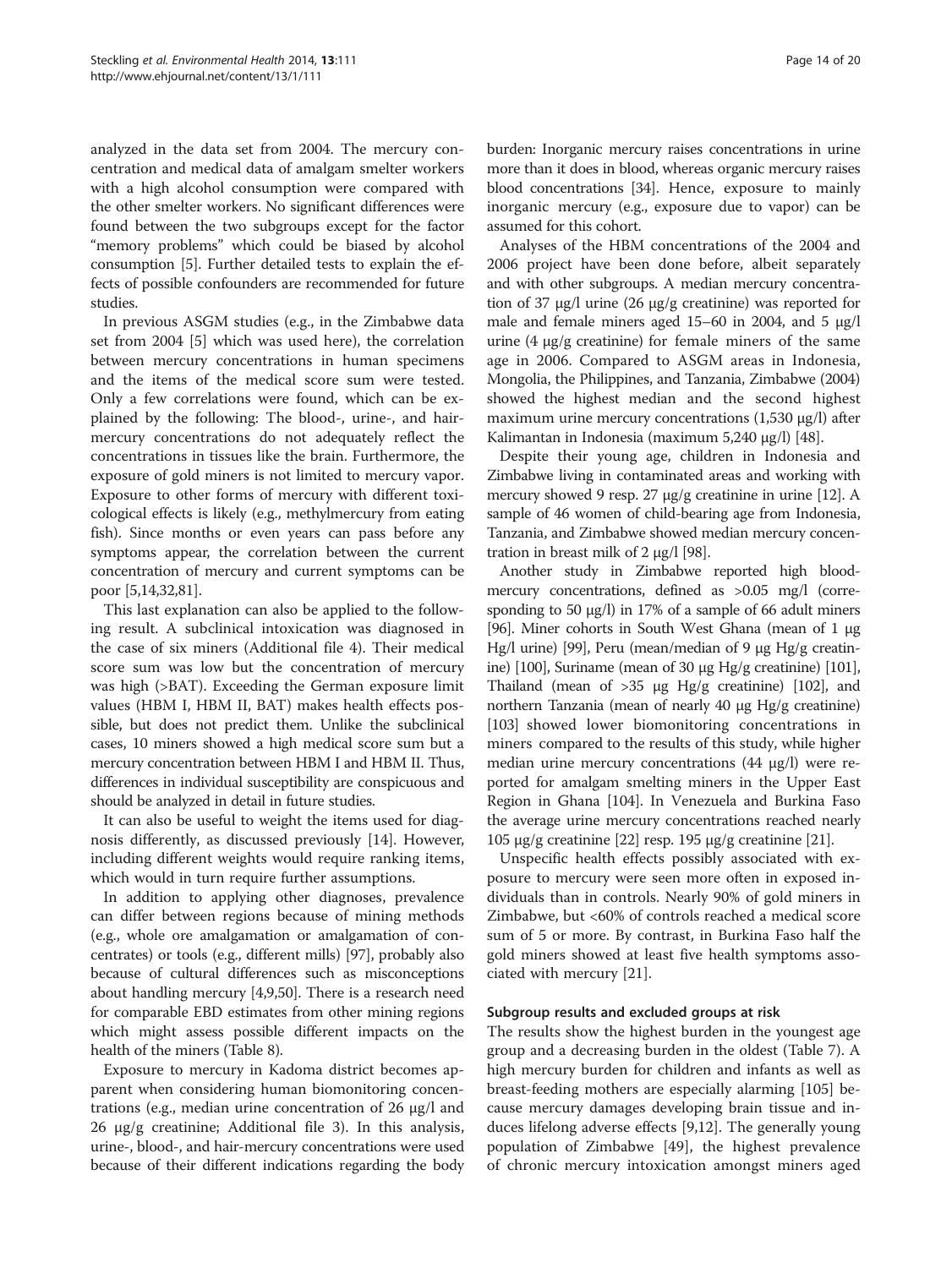15–24 years (Table [7](#page-11-0)) and the decreasing subgroup size by age caused by retirement from mining due to poor health might explain the distribution of the disease burden. Zimbabweans who stop mining often leave the site and return to their home region [[52\]](#page-18-0), which makes it difficult to analyze the burden in this particular subgroup and collect data on remission and mortality. An underestimation can therefore be assumed due to a high turnover rate. Individuals with mercury intoxication leave the mining site and so are not included in study samples (and hence not counted), while healthy people without intoxication begin working at the mine.

Environmentally exposed residents in ASGM areas also show considerable exposure and health effects due to mercury [[7](#page-16-0),[20](#page-17-0),[23](#page-17-0),[100,106,107\]](#page-19-0). It can be assumed that two million inhabitants are exposed in ASGM areas in Zimbabwe, consisting of the miners' families and people with other jobs such as truck drivers and cooks [\[50](#page-17-0)[,62](#page-18-0)[,108](#page-19-0)-[111\]](#page-19-0). They are also exposed because of the unregulated use of mercury, inadequate separation of workplace and home (e.g., storing clothes worn for work at home; see above), and extensive contamination of entire areas [\[5](#page-16-0)[,12,32\]](#page-17-0).

Although it was possible to include only one – the most important – subgroup in the analysis, a substantial additional burden can be assumed from occupationally unexposed inhabitants and retired miners, which has not yet been quantified. It is therefore necessary to conduct comprehensive, detailed studies on all relevant subgroups for an accurate picture of the entire burden caused by mercury exposure from gold mining (Table [8](#page-12-0)). However, the used diagnostic tool needs to be improved for analyzing retired miners, because the half-life of mercury in the used specimens is short in comparison to the half-life of mercury in body tissues. A negative diagnosis based on low mercury concentrations in urine, blood, or hair of no longer exposed individuals could be the result, although health effects and enhanced concentrations in body tissues might be present [[78](#page-18-0)].

# Number and distribution of individuals at risk

Comprehensive data on the situation and the extent of ASGM are largely lacking [[6,7\]](#page-16-0), and the available estimates contain uncertainties and limitations. In addition to the informal nature of ASGM, fluctuations in the number of seasonal and occasional workers reduce the quality of estimates [[54](#page-18-0)]. Sources often contain less information on the original sources, the estimation basis, or the exact year of the estimates. Thus, references from the late  $20^{th}$  and the early  $21^{st}$  century were taken as an approximation for 2004. In the literature, the number of miners in Zimbabwe during this time period is estimated at 50,000-500,000 and over, with 350,000 cited the most often [\[8](#page-16-0),[9](#page-17-0),[50](#page-17-0),[51](#page-17-0),[53](#page-18-0)-[56,](#page-18-0)[108,110](#page-19-0),[112](#page-19-0)-[115\]](#page-19-0). The higher estimates are mentioned in the more recent publications,

which might reflect the quick spread of ASGM [\[50](#page-17-0)]. These estimates are based on the number of miners per kilometer of river [\[8](#page-16-0)], mining, minerals and sustainable development (MMSD) global and country artisanal smallscale mining (ASM) reports [\[51](#page-17-0)], governmental representatives, non-governmental organizations, and mining bodies which took part in conferences on this subject [\[54\]](#page-18-0) as well as questionnaires, technical journals, and UN and World Bank agencies [\[9](#page-17-0)]. Some sources refer to ASM in general but not explicitly to gold mining, even though over 90% of ASM in Zimbabwe is for gold [\[50\]](#page-17-0).

The miners in the sample consisted of panners and smelter workers. Exposure is highest amongst miners involved in amalgam smelting, resulting in a higher mercury body burden, worse health effects, and a higher percentage of intoxications [\[5\]](#page-16-0). Since the proportion of panners and smelter workers in Zimbabwe is unknown, no extrapolation is currently possible. It is therefore essential that estimates of the distribution of panners and smelter workers as well as a separate analysis of both groups be done in the future (Table [8](#page-12-0)).

## Health data

Comprehensive information on diseases occurring in ASGM areas is largely lacking, and health effects attributable to mercury can be masked by the generally poor health conditions at the mining sites and the absence of facilities for medical diagnosis [[5,6\]](#page-16-0). Hence, in addition to data from field projects, information from the literature and data modeling were necessary for the DALY quantification.

As in the GBD 2004, DisMod II was used to model the data, which ensures comparability of results. While data modeling itself is an approximation, the underlying prevalence data also contained uncertainties. Prevalence was determined using a restricted number of age groups and based on a relatively small sample size  $(n = 181)$  surveyed cross-sectionally in one region (Kadoma district) in two years (2004 and 2006). Combining two samples from different years could include changes over time. Furthermore, the special focus of the second (2006) cohort on women of child-bearing age is a limiting factor. Data quality might be lowered by information from project participants which cannot be verified. Also, blinded testing was not possible because the exposed group was located more than 100 km from the controls [[5](#page-16-0)].

Causality of the association between exposure and disease was confirmed by using a control group and detecting mercury in human biomonitoring samples in addition to collecting health data. Nevertheless, comprehensive, longitudinal cohort studies observing health effects and mercury in human biomonitors are urgently needed (Table [8](#page-12-0)).

The scarcity of data on remission, and particularly on duration of disease, is a common limitation in BoD assessments because cohort studies are rare [[83\]](#page-18-0). While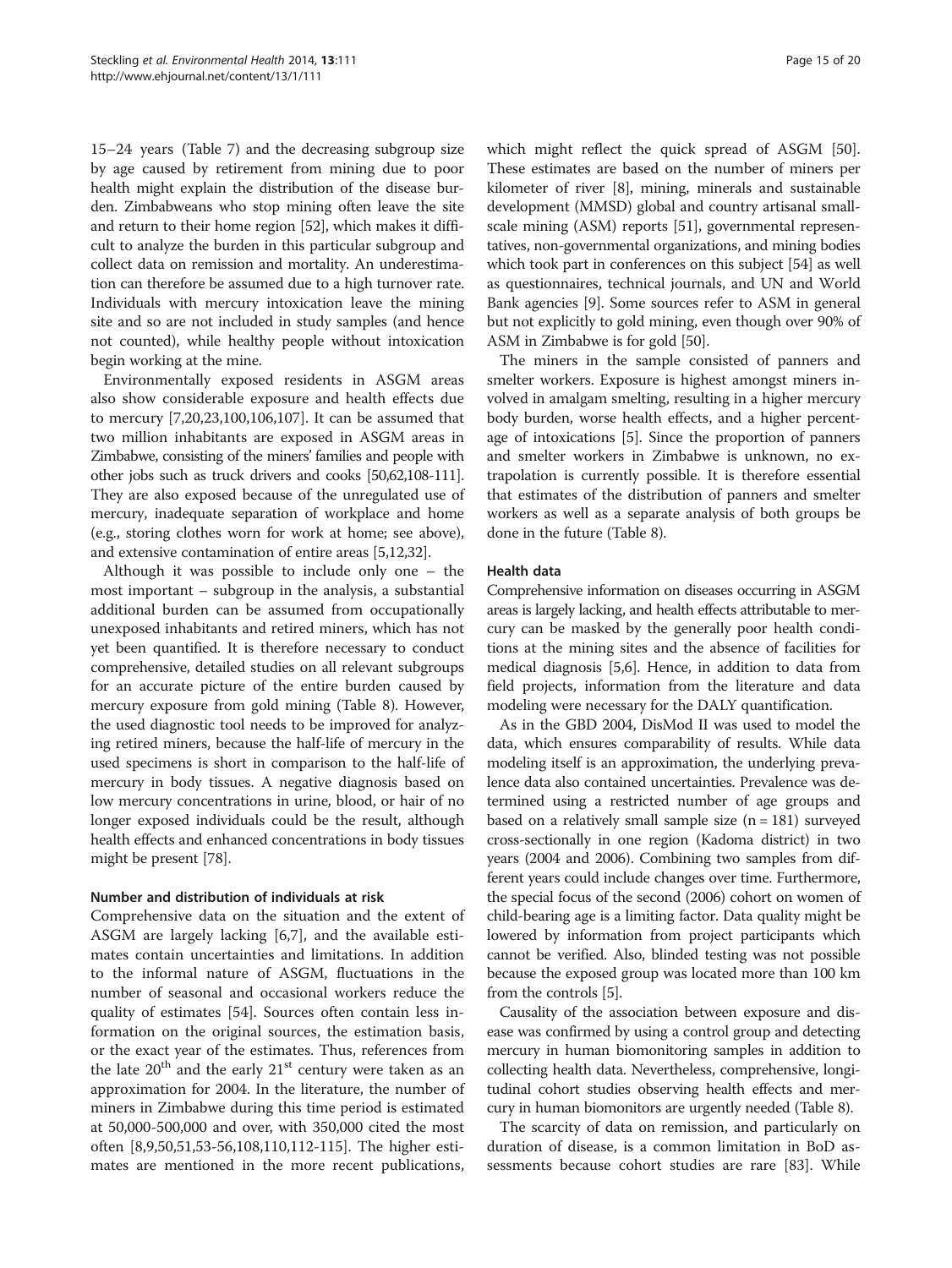duration was modeled using DisMod II, zero remission was assumed in this analysis based on findings reported in the literature. Nevertheless, not including remission cases is in keeping with the assumption that cases identified by the underlying diagnosis are severe and show irreversible damage (Table [2](#page-3-0), Assumption j). Without remission, the disease is likely to be of long duration (Table [6](#page-11-0)).

Mortality data also are scarce. One study focusing on the mortality of workers chronically exposed to elemental mercury vapor did not find a higher mortality compared to controls [\[62](#page-18-0)]. Mortality attributable to high acute mercury exposure was confirmed [[33,](#page-17-0)[116](#page-19-0)], as were higher suicide rates amongst people exposed to mercury, these due to changes in personality [\[19,](#page-17-0)[117](#page-19-0)]. Furthermore, there is a possible association with increased mortality from cardiovascular disease as a result of long-term exposure in European mercury mines [[118](#page-19-0)]. Both demonstrated mortality causes might be sequelae of mercury exposure, and its burden needs to be quantified separately rather than compounded with the burden of chronic mercury intoxication. Hence, no case fatality was assumed in this analysis (Table [2](#page-3-0), Assumption i; although negligible four cases were modeled based on the data given) because every other assumption would be inferred without underlying epidemiological information.

# Analyses of competing scenarios

EBD estimates contain uncertainties, limitations, and assumptions [[119](#page-19-0)]. Besides the transparent description, competing information is included in the scenario analyses. Age weights and discount rates were used in this analysis to allow comparison with the GBD 2004 update. Nevertheless, both aspects are controversial [\[86\]](#page-18-0), which is why their influence should be analyzed. When omitting both factors, which was the approach used for the GBD 2010 [\[87](#page-18-0)], the total DALYs in the main analysis rose from 8 to 9 DALYs/1,000 population. An appropriate DW is more sensitive when determining DALYs for chronic mercury intoxication because of its relevance for morbidity. For this preliminary analysis, a DW of a comparable condition was used, as was done before e.g., [[27](#page-17-0)[,120,121](#page-19-0)]. Alcoholism is considered a confounding variable with mercury studies because it causes similar symptoms [[7,](#page-16-0)[13,14](#page-17-0),[32,](#page-17-0)[61\]](#page-18-0), which might justify using its DW for an approximation. Nevertheless, there is an urgent need to verify the DW used while estimating a specific DW for chronic mercury intoxication in future studies (Table [8](#page-12-0)).

The scenario analyses increased the meaningfulness of the results by yielding a scenario range (6–12 DALYs/ 1,000 population) which was not significant to the central message about the public health impact of chronic mercury intoxication. Nevertheless, it is important to consider that one parameter was varied per scenario

analysis while the effects of varying more than one parameter at a time were not examined. Further scenario analyses with hypothetical assumptions could be conducted, although solid evidence would certainly be preferable. By assuming an increasing relevance of ASGM caused by unemployment and rising gold prices [\[54](#page-18-0)[,97](#page-19-0)], it is likely for DALYs to be distinctly higher if no comprehensive interventions are implemented.

# Comparing with Zimbabwe's leading causes of disease burden

When accepting the assumptions determined and recognizing the caveats originated from the limited data available, a number of 6–12 DALYs per 1,000 population can be assumed as result of the preliminary estimates. Putting the results of the current analysis in context with 132 categories of disease and injury in the GBD 2004 update [[31](#page-17-0)], chronic mercury intoxication due to the use of mercury in ASGM would be amongst the top 20 causes of BoD in Zimbabwe in 2004. The total burden in Zimbabwe in 2004 as determined by the GBD was 680 DALYs/1,000 population [\[31,](#page-17-0)[122](#page-19-0)]. When integrating the preliminary estimate of DALYs due to chronic mercury intoxication, it would be as high as 1% of the total DALYs. By comparison, 1% of the global BoD is estimated to be attributable to leadinduced loss of IQ points, anemia, gastrointestinal symptoms in children, and cardiovascular diseases in adults [[123\]](#page-19-0). Less than 2 DALYs/1,000 population in Zimbabwe in 2004 were assumed to be attributable to alcohol use disorders [\[122](#page-19-0)]. In this analysis, their severity (DW) was assumed to be comparable to chronic mercury intoxication.

When comparing the preliminary DALYs obtained in the current analysis, the public health relevance of mercury in gold mining is underlined.

# Usefulness of DALY estimates

The WHO notes that policy makers seem to be more acutely aware of mortality statistics than of non-fatal disabilities [[124\]](#page-19-0). In the case of chronic mercury intoxication, there is no mortality case reported which probably explains the low priority given this condition. A lack of data could be a reason for the continued use of mercury in gold mining and a lack of comprehensive exposure reduction in ASGM so far. Summary measures like the DALY, which combine mortality and morbidity, have vital advantages, especially with non-fatal diseases, as well as with diseases where the morbidity burden is essential [[124](#page-19-0)]. The analysis emphasizes the benefits of the EBD method for public health problems which are not of primary relevance. Nevertheless, the results of this EBD analysis can only be accepted if the underlying assumptions (Table [2\)](#page-3-0) are accepted, while long-term cohort studies are urgently needed to corroborate these assumptions (Table [8](#page-12-0)).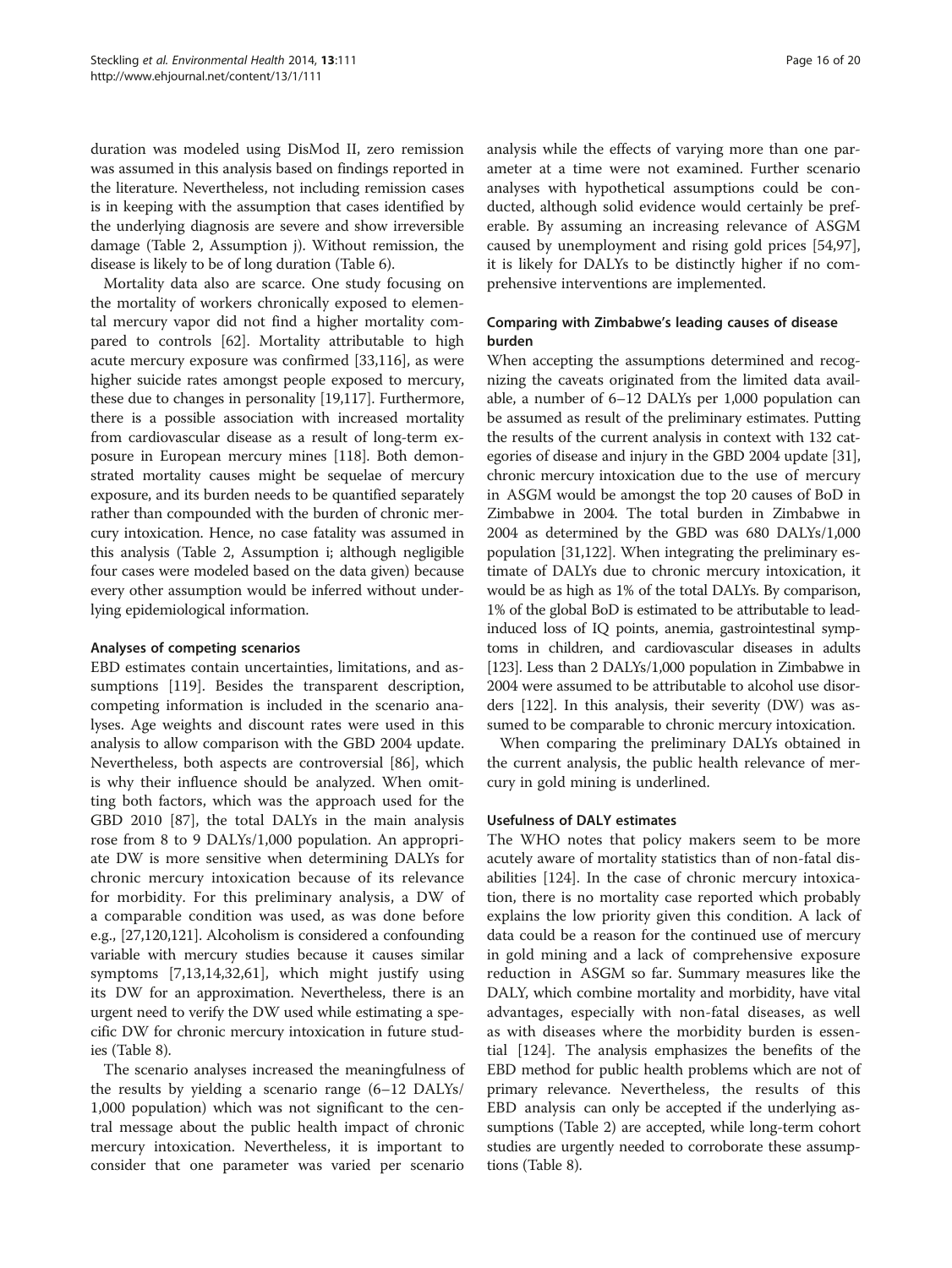## <span id="page-16-0"></span>Conclusions

The health burden from occupational mercury use in ASGM is likely to be an important public health hazard in Zimbabwe, what is the result of this analysis using the scarce data available. Based on our analysis and underlying assumptions, chronic mercury intoxication is likely to have been one of the top 20 leading causes of disability in Zimbabwe in 2004, with more than 95,000 DALYs. This study is a preliminary quantification because of the limited evidence and the necessity to model data and determine assumptions at almost all stages of the analysis. Research is necessary to define an internationally accepted diagnosis of chronic mercury intoxication, to fully understand the progress of the disease (remission, duration, mortality), to determine its severity in comparison to other diseases (DW), and to verify the number of the exposed and diseased population. More detailed and complete data will be needed to verify and provide more accurate estimates.

The advantages of the EBD concept are highlighted by revealing important insights into the burden of a hitherto neglected but important public health issue. This analysis has shown that even if data are incomplete, information can be used to classify the public health relevance of less well-known diseases and conditions.

Following the preliminary analysis, chronic mercury intoxication is likely to be an important health issue in gold mining communities. The assumed high burden amongst young miners in this analysis is particularly alarming. These findings should be used to raise awareness and encourage the introduction of comprehensive initiatives to reduce this avoidable health burden and improve the health situation in ASGM areas in Zimbabwe and elsewhere.

# Additional files

[Additional file 1:](http://www.biomedcentral.com/content/supplementary/1476-069X-13-111-S1.pdf) Parameter variation in the scenario analysis.

[Additional file 2:](http://www.biomedcentral.com/content/supplementary/1476-069X-13-111-S2.pdf) Summary of sociodemographic characteristics.

[Additional file 3:](http://www.biomedcentral.com/content/supplementary/1476-069X-13-111-S3.pdf) Human biomonitoring concentrations and categorization into exposure limit values.

[Additional file 4:](http://www.biomedcentral.com/content/supplementary/1476-069X-13-111-S4.pdf) Detailed analyses of the health effects in the control and the exposed group.

#### Abbreviations

ASG: Artisanal small-scale gold; ASM: Artisanal small-scale mining; ASGM: Artisanal small-scale gold mining; BAT: Biological workplace tolerance level (Biologischer Arbeitsplatztoleranzwert); BoD: Burden of disease; CRA: Comparative risk assessment; DALY: Disability-adjusted life year; DisMod II: Disease Model, second version, software tool developed by the World Health Organization; DW: Disability weight; EBD: Environmental burden of disease; GBD: Global Burden of Disease and Injury; GEF: Global Environment Facility; GMP: Global Mercury Project; HBM: Human Biomonitoring; Hg: Mercury; LMU: University of Munich; MMSD: Mining, minerals and sustainable development; UN: United Nations; UNDP: United Nations Development Programme; UNEP: United Nations Environment Programme; UNIDO: United Nations Industrial Development Organization; WHO: World Health Organization; YLD: Years lived with disability; YLL: Years of life lost due to premature mortality.

#### Competing interests

The authors declare that they have no competing interests.

#### Authors' contributions

NS conducted the analyses and wrote the manuscript while all the other authors supervised the analyses and edited the manuscript. SB, GD, DS, and LB were involved in primary data collection. All the authors read and approved the final manuscript.

#### Acknowledgements

Thanks are due to all the volunteers and colleagues who were involved in the UNIDO Global Mercury Project and the LMU project. Data were taken from a 2004 project organized by UNIDO as part of the Global Mercury Project, with funds from the GEF (Global Environment Facility) and a 2006 project funded by the LMU. Special thanks are due to Beate Lettmeier for assisting with data collection. Thanks are also due to Debbie Johnson and Saskia Untiet-Kepp for English language editing. This analysis received no funding. We acknowledge support of the publication fee by the Deutsche Forschungsgemeinschaft and the Open Access Publication Funds of Bielefeld University.

#### Author details

<sup>1</sup>Department Environment & Health, Bielefeld University, School of Public Health, Universitätsstraße 25, D-33615 Bielefeld, Germany. <sup>2</sup>University Hospital Munich, Institute and Outpatient Clinic for Occupational, Social and Environmental Medicine, WHO Collaborating Centre for Occupational Health, Workgroup Paediatric Environmental Epidemiology, Ziemssenstr. 1, D-80336 Munich, Germany. <sup>3</sup>UMIT - University for Health Sciences, Medical Informatics and Technology, Department of Public Health and Health Technology Assessment, Institute of Public Health, Medical Decision Making and Health Technology Assessment, Eduard Wallnoefer Center I, A-6060 Hall i.T., Austria. 4 Bielefeld University, Faculty of Educational Sciences, Universitätsstraße 25, D-33615 Bielefeld, Germany. <sup>5</sup>Federal Environment Agency, Section Exposure Assessment and Environmental Health Indicators, Corrensplatz 1, D-14195, Berlin, Germany. <sup>6</sup>Tailjet Consultancy Services, 4 Tor Road, Vainona Borrowdale, Harare, Zimbabwe. <sup>7</sup>Institute of Forensic Medicine, Department of Forensic Toxicology, University of Munich - LMU, Nussbaumstr. 26, D-80336 Munich, Germany. <sup>8</sup>United Nations Industrial Development Organization, Vienna International Centre, P.O. Box 300, A-1400 Vienna, Austria. <sup>9</sup> Harvard Medical School, Massachusetts General Hospital, Institute for Technology Assessment and Department of Radiology, Boston, USA. <sup>10</sup>Harvard School of Public Health, Department of Health Policy and Management, Center for Health Decision Science, Boston, USA.

#### Received: 11 March 2014 Accepted: 4 December 2014 Published: 13 December 2014

#### References

- 1. ATSDR: Toxicological Profile for Mercury. Atlanta: Agency for Toxic Substances and Disease Registry; 1999.
- 2. UNEP: Global Mercury Assessment: Sources, Emissions, Releases and Environmental Transport. Geneva: United Nations Environment Programme; 2013.
- 3. UNEP: Mercury: Time to Act. Geneva: United Nations Environment Programme; 2013.
- 4. UNEP (United Nations Environment Programme): Summary of supply, trade and demand information on mercury. Geneva: 2006.
- 5. Bose-O'Reilly S, Dahlmann F, Lettmeier B, Drasch G: Removal of barriers to the introduction of cleaner artisanal gold mining and extraction technologie in Kadoma, Zimbabwe – Final Report, Part B Health Assessment. Orléans: Bureau de Recherches Géologiques et Minières (BRGM); 2004.
- 6. de Lacerda LD, Salomons W: Mercury Contamination of Humans in Gold and Silver Mining Areas, Mercury from Gold and Silver Mining: A Chemical Time Bomb? Berlin, Heidelberg, New York: Springer-Verlag; 1998.
- 7. Oosthuizen MA, John J, Somerset V: Mercury exposure in a low-income community in South Africa. S Afr Med J 2010, 100:366–371.
- 8. GEF (Global Environment Facility), UNDP (United Nations Development Programme), UNIDO (United Nations Industrial Development Organization): Global Mercury Project: Project Inception Document: Removal of Barriers to the Introduction of Cleaner Artisanal Mining and Extraction Technologies. Washington DC: Global Environment Facility; 2002.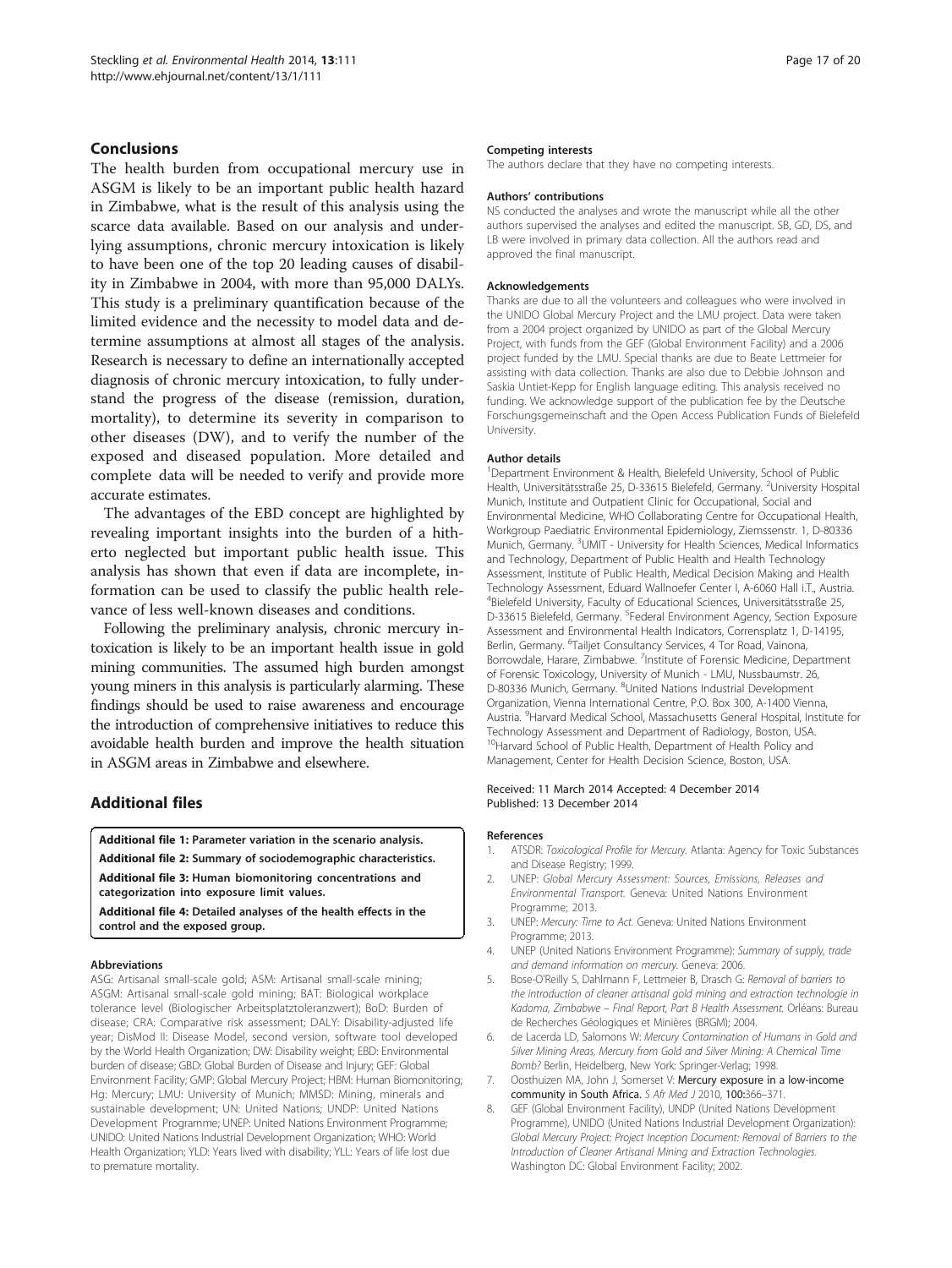- <span id="page-17-0"></span>9. ILO: Social and labour issues in small-scale mines. Report for discussion at the Tripartite Meeting on Social and Labour Issues in Small-scale Mines. Geneva: International Labour Office; 1999.
- 10. Telmer K, Veiga MM: World Emissions of Mercury from Artisanal and Small Scale Gold Mining. In Mercury Fate and Transport in the Global Atmosphere Emissions, Measurements and Models. Edited by Pirrone N, Mason R. Dordrecht, Heidelberg, London, New York: Springer Science+ Business Media; 2009:131–172.
- 11. Cordy P, Veiga MM, Salih I, Al-Saadi S, Console S, Garcia O, Mesa LA, Velasquez-Lopez PC, Roeser M: Mercury contamination from artisanal gold mining in Antioquia, Colombia: The world's highest per capita mercury pollution. Sci Total Environ 2011, 410–411:154–160.
- 12. Bose-O'Reilly S, Lettmeier B, Gothe RM, Beinhoff C, Siebert U, Drasch G: Mercury as a serious health hazard for children in gold mining areas. Environ Res 2008, 107:89–97.
- 13. UNEP, WHO: Guidance for Identifying Populations at Risk from Mercury Exposure. Geneva: United Nations Environment Programme, World Health Organization); 2008.
- 14. Veiga MM, Baker RF: Protocols for Environmental and Health Assessment of Mercury Released by Artisanal and Small-Scale Gold Miners. Vienna: UNIDO (United Nations Industrial Development Organization); 2004.
- 15. Spiegel SJ, Yassi A, Spiegel JM, Veiga MM: Reducing mercury and responding to the global gold rush. Lancet 2005, 366:2070–2072.
- 16. Zahir F, Rizwi S, Haq S, Khan R: Low dose mercury toxicity human health. Environ Toxicol Phar 2005, 30:351–360.
- 17. Grandjean P: Mercury. In International encyclopedia of public health. Volume 4. Edited by Heggenhougen K, Quah S. Amsterdam, Boston, Heidelberg, London, New York, Oxford, Paris, San Diego, San Francisco, Singapore, Sydney, Tokyo: Elsevier, Academic Press; 2008:434–442.
- 18. Drasch G, Horvat M, Stoeppler M: Mercury. In Elements and their Compounds in the Environment. Volume 2. Edited by Merian E, Anke M, Ihnat M, Stoeppler M. Weinheim: Wiley-VHC Verlag; 2004:931–1005.
- 19. Kobal AB, Grum DK: Scopoli's work in the field of mercurialism in light of today's knowledge: past and present perspectives. Am J Ind Med 2010, 53:535–547.
- 20. Steckling N, Bose-O'Reilly S, Gradel C, Gutschmidt K, Shinee E, Altangerel E, Badrakh B, Bonduush I, Surenjav U, Ferstl P, Roider G, Sakamoto M, Sepai O, Drasch G, Lettmeier B, Morton J, Jones K, Siebert U, Hornberg C: Mercury exposure in female artisanal small-scale gold miners (ASGM) in Mongolia: An analysis of human biomonitoring (HBM) data from 2008. Sci Total Environ 2011, 409:994–1000.
- 21. Tomicic C, Vernez D, Belem T, Berode M: Human mercury exposure associated with small-scale gold mining in Burkina Faso. Int Arch Occup Environ Health 2011, 84:539–546.
- 22. Veiga MM, Bermúdez D, Pacheco-Ferreira H, Martins Pedroso LR, Gunson AJ, Berrios G, Vos L, Huidobro P, Roeser M: Mercury Pollution from Artisanal Gold Mining in Block B, El Callao, Bolívar State, Venezuela. In Dynamics of Mercury Pollution on Regional and Global Scales: Atmospheric Processes, Human Exposure Around the World. Edited by Pirrone N, Mahaffey KE. Norwell: Springer Publisher; 2005:421–450.
- 23. Bose-O'Reilly S, Drasch G, Beinhoff C, Tesha A, Drasch K, Roider G, Taylor H, Appleton D, Siebert U: Health assessment of artisanal gold miners in Tanzania. Sci Total Environ 2010, 408:796–805.
- 24. Pruss-Ustun A, Vickers C, Haefliger P, Bertollini R: Knowns and unknowns on burden of disease due to chemicals: a systematic review. Environ Health 2011, 10:9.
- 25. Spadaro JV, Rabl A: Global health impacts and costs due to mercury emissions. Risk Anal 2008, 28:603–613.
- 26. Trasande L, Schechter C, Haynes KA, Landrigan PJ: Applying cost analyses to drive policy that protects children: mercury as a case study. Ann N Y Acad Sci 2006, 1076:911–923.
- 27. Poulin J, Gibb H: Mercury: Assessing the environmental burden of disease at national and local levels. Environmental Burden of Disease Series, No. 16. Geneva: WHO (World Health Organization); 2008.
- 28. Pruss-Ustun A, Mathers C, Corvalan C, Woodward A: Introduction and methods: Assessing the environmental burden of disease at national and local levels. Environmental Burden of Disease Series, No. 1. Geneva: WHO (World Health Organization); 2003.
- 29. Murray CJ, Lopez AD: The global burden of disease: a comprehensive assessment of mortality and disability from diseases, injuries, and risk factors in 1990 and projected to 2020. Boston: Harvard School of Public

Health on behalf of the WHO (World Health Organization) and the World Bank; 1996.

- 30. Harris J, McCartor A: Blacksmith Institute's The World's Worst Toxic Pollution Problems. Report 2011. New York, Zurich: Blacksmith Institute: Green Cross Switzerland; 2011.
- 31. WHO: The Global Burden of Disease: 2004 update. Geneva: World Health Organization; 2008.
- 32. Drasch G, Bose-O'Reilly S, Beinhoff C, Roider G, Maydl S: The Mt. Diwata study on the Philippines 1999 - assessing mercury intoxication of the population by small scale gold mining. Sci Total Environ 2001, 267:151–168.
- 33. Mathers CD, Vos T, Lopez AD, Salomon J, Ezzati M: National Burden of Disease Studies: A Pracitcal Guide. Edition 2.0. Geneva: WHO (World Health Organization); 2001.
- 34. German Human Biomonitoring (HBM) Commission of the Federal Environment Agency (UBA): Stoffmonographie Quecksilber – Referenzund Human-Biomonitoring-(HBM)-Werte. Bundesgesundheitsbl – Gesundheitsforsch – Gesundheitsschutz 1999, 42:522–532 [German].
- 35. German Human Biomonitoring (HBM) Commission of the Federal Environment Agency (UBA): Addendum zur "Stoffmonographie Quecksilber – Referenz- und Human-Biomonitoring-Werte" der Kommission Human-Biomonitoring des Umweltbundesamtes. Bundesgesundheitsbl – Gesundheitsforsch – Gesundheitsschutz 2009, 52:1228–1234 [German].
- 36. Schulz C, Wilhelm M, Heudorf U, Kolossa-Gehring M: Reprint of "Update of the reference and HBM values derived by the German Human Biomonitoring Commission". Int J Hyg Environ Health 2012, 215:150–158.
- 37. DFG (Deutsche Forschungsgemeinschaft): MAK- und BAT-Werte-Liste. Weinheim: Wiley VCH; 2009 [German].
- U.S. EPA: Mercury Study Report to Congress. Volume V: Health Effects of Mercury and Mercury Compounds. Washington D.C: United States Environmental Protection Agency; 1997.
- 39. Davidson PW, Myers GJ, Cox C, Axtell C, Shamlaye C, Sloane-Reeves J, Cernichiari E, Needham L, Choi A, Wang Y, Berlin M, Clarkson TW: Effects of prenatal and postnatal methylmercury exposure from fish consumption on neurodevelopment: outcomes at 66 months of age in the Seychelles Child Development Study. JAMA 1998, 280:701–707.
- 40. Lockowandt O: Frostigs Entwicklungstest der visuellen Wahrnehmung. Weinheim: Beltz; 1996. German.
- 41. Zimmer R, Volkamer M: MOT Motoriktest. Weinheim: Beltz; 1984. German.
- 42. Masur H: Skalen und Scores in der Neurologie. Quantifizierung neurologischer Defizite in Forschung und Praxis. Georg Thieme Verlag: Stuttgart, New York; 2000.
- 43. Schulz C, Angerer J, Ewers U, Kolossa-Gehring M: The German Human Biomonitoring Commission. Int J Hyg Environ Health 2007, 210:373-382.
- 44. Drexler H, Goen T, Schaller KH: Biological tolerance values: change in a paradigm concept from assessment of a single value to use of an average. Int Arch Occup Environ Health 2008, 82:139–142.
- 45. Angerer J, Aylward LL, Hays SM, Heinzow B, Wilhelm M: Human biomonitoring assessment values: approaches and data requirements. Int J Hyg Environ Health 2011, 214:348–360.
- 46. Boffetta P, Garcia-Gomez M, Pompe-Kirn V, Zaridze D, Bellander T, Bulbulyan M, Caballero JD, Ceccarelli F, Colin D, Dizdarevic T, Espanol S, Kobal A, Petrova N, Sallsten G, Merler E: Cancer occurrence among European mercury miners. Cancer Causes Control 1998, 9:591–599.
- 47. Basu N, Nam DH, Kwansaa-Ansah E, Renne EP, Nriagu JO: Multiple metals exposure in a small-scale artisanal gold mining community. Environ Res 2011, 111:463–467.
- 48. Baeuml J, Bose-O'Reilly S, Matteucci Gothe R, Lettmeier B, Roider G, Drasch G, Siebert U: Human Biomonitoring Data from Mercury Exposed Miners in Six Artisanal Small-Scale Gold Mining Areas in Asia and Africa. Minerals 2011, 1:122–143.
- 49. UN: World Population Prospects, the 2008 Revision. New York: United Nations; 2009.
- 50. Dreschler B: Small-scale Mining and Sustainable Development within the SADC Region. London: IIED (International Institute for Environment and Development), WBCSD (World Business Council for Sustainable Development); 2002.
- 51. IIED (International Institute for Environment and Development), WBCSD (World Business Council for Sustainable Development): The mining, minerals and sustainable development (MMSD) project: Breaking New Grounds. London: Earthscan for IIED and WBCSD; 2002.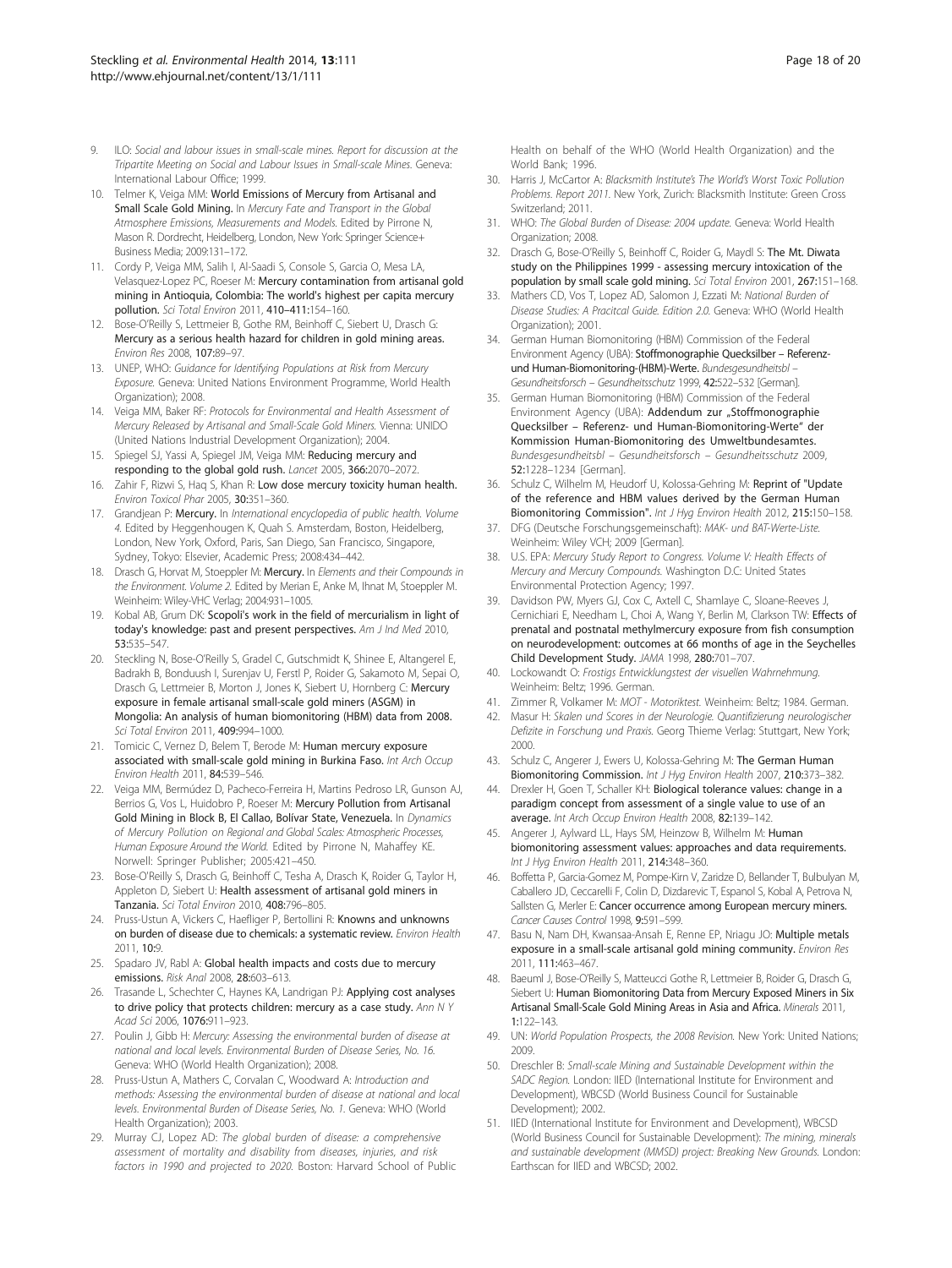- <span id="page-18-0"></span>52. Mtetwa C, Shava S: Global Mercury Project: A sociological Survey of Small-Scale Artisanal Gold Mining in the Kadoma-Chakari Area. Vienna: GEF (Global Environment Facility), UNDP (United Nations Development Programme), UNIDO (United Nations Industrial Development Organization); 2003.
- 53. Shoko D, Veiga MM: Global Mercury Project: Information about the Project Sites in Zimbabwe. Vienna: GEF (Global Environment Facility), UNDP (United Nations Development Programme), UNIDO (United Nations Industrial Development Organization); 2004.
- 54. Hayes K: Artisanal & Small-scale Mining and Livelihoods in Africa. Amsterdam: CFC (Common Fund for Commodities); 2008.
- 55. Spiegel SJ: Resource policies and small-scale gold mining in Zimbabwe. Resources Policy 2009, 34:39–44.
- 56. Chouinard R, Veiga MM: Results of Awareness Campaign and Technology Demonstration for Artisanal Gold Miners, Summary Report, Brazil – Indonesia – Laos – Sudan – Tanzania – Zimbabwe. Vienna: UNIDO (United Nations Industrial Development Organization); 2008.
- 57. Barendregt JJ, Van Oortmarssen GJ, Vos T, Murray CJ: A generic model for the assessment of disease epidemiology: the computational basis of DisMod II. Popul Health Metr 2003, 1:4.
- 58. Stouthard MEA, Essink-Bot M-L, Bonsel GJ, Barendregt JJ, Kramers PGN, van de Water HPA, Gunning-Schepers LJ, van der Maas PJ: Disability Weights for Diseases in the Netherlands. Rotterdam: Erasmus University Rotterdam; 1997.
- 59. Salomon JA, Vos T, Hogan DR, Gagnon M, Naghavi M, Mokdad A, Begum N, Shah R, Karyana M, Kosen S, Farje MR, Moncada G, Dutta A, Sazawal S, Dyer A, Seiler J, Aboyans V, Baker L, Baxter A, Benjamin EJ, Bhalla K, Bin Abdulhak A, Blyth F, Bourne R, Braithwaite T, Brooks P, Brugha TS, Bryan-Hancock C, Buchbinder R, Burney P, et al: Common values in assessing health outcomes from disease and injury: disability weights measurement study for the Global Burden of Disease Study 2010. Lancet 2012, 380:2129–2143.
- 60. Rehm J, Mathers C, Popova S, Thavorncharoensap M, Teerawattananon Y, Patra J: Global burden of disease and injury and economic cost attributable to alcohol use and alcohol-use disorders. Lancet 2009, 373:2223–2233.
- 61. Reuter P: Springer Lexikon Medizin. Berlin, Heidelberg, New York: Springer; 2004 [German].
- 62. Cragle DL, Hollis DR, Qualters JR, Tankersley WG, Fry SA: A mortality study of men exposed to elemental mercury. J Occup Med 1984, 26:817–821.
- 63. IPCS (International Program for Chemical Safety): Environmental Health Criteria 118: Inorganic Mercury. Geneva: WHO (World Health Organization); 1991.
- 64. Zeglio P: Gli esiti a distanza del mercurialismo cronico. Rass Med Ind Ig Lav 1958, 27:427-488 [Italian].
- 65. IPCS (International Programme on Chemical Safety): Environmental Health Criteria 101: Methylmercury. Geneva: WHO (World Health Organization); 1990.
- 66. Nordberg G: 63. Metals: Chemical Properties and Toxicity Mercury. In Encyclopaedia of Occupational Health & Safety. Volume. 4th edition. Edited by Nordberg G. Geneva: ILO (International Labour Organization); 1998.
- 67. IPCS (International Programme on Chemical Safety): Concise International Chemical Assessment Document 50: Elemental Mercury and Inorganic Mercury Compounds: Human Health Aspects. Geneva: WHO (World Health Organization); 2003.
- 68. Buckell M, Hunter D, Milton R, Perry KM: Chronic mercury poisoning. Br J Ind Med 1993, 50:97–106.
- 69. Kobal AB, Horvat M, Prezelj M, Briski AS, Krsnik M, Dizdarevic T, Mazej D, Falnoga I, Stibilj V, Arneric N, Kobal D, Osredkar J: The impact of long-term past exposure to elemental mercury on antioxidative capacity and lipid peroxidation in mercury miners. J Trace Elem Med Biol 2004, 17:261–274.
- 70. Albers JW, Kallenbach LR, Fine LJ, Langolf GD, Wolfe RA, Donofrio PD, Alessi AG, Stolp-Smith KA, Bromberg MB: Neurological abnormalities associated with remote occupational elemental mercury exposure. Ann Neurol 1988, 24:651–659.
- 71. Mathiesen T, Ellingsen DG, Kjuus H: Neuropsychological effects associated with exposure to mercury vapor among former chloralkali workers. Scand J Work Environ Health 1999, 25:342-350.
- 72. Letz R, Gerr F, Cragle D, Green RC, Watkins J, Fidler AT: Residual neurologic deficits 30 years after occupational exposure to elemental mercury. Neurotoxicology 2000, 21:459–474.
- 73. He FS, Zhow XR, Lin BX, Xiung YP, Chen SY, Zhang SL, Ru JY, Deng MH: Prognosis of mercury poisoning in mercury refinery workers. Ann Acad Med Singapore 1984, 13:389–393.
- 74. Andersen A, Ellingsen DG, Morland T, Kjuus H: A neurological and neurophysiological study of chloralkali workers previously exposed to mercury vapour. Acta Neurol Scand 1993, 88:427–433.
- 75. Ellingsen DG, Morland T, Andersen A, Kjuus H: Relation between exposure related indices and neurological and neurophysiological effects in workers previously exposed to mercury vapour. Br J Ind Med 1993, 50:736–744.
- 76. Kishi R, Doi R, Fukuchi Y, Satoh H, Satoh T, Ono A, Moriwaka F, Tashiro K, Takahata N, Sasatani H, Shirakashi H, Kamada T, Nakagawa K: Residual neurobehavioural effects associated with chronic exposure to mercury vapour. Occup Environ Med 1994, 51:35-41.
- 77. Kishi R, Doi R, Fukuchi Y, Satoh H, Satoh T, Ono A, Moriwaka F, Tashiro K, Takahata N: Subjective symptoms and neurobehavioral performances of ex-mercury miners at an average of 18 years after the cessation of chronic exposure to mercury vapor. Mercury Workers Study Group. Environ Res 1993, 62:289–302.
- 78. Zachi EC, Ventura DF, Faria MAM, Taub A: Neuropsychological dysfunction related to earlier occupational exposure to mercury vapor. Braz J Med Biol Res 2007, 40:425–433.
- 79. Frumkin H, Letz R, Williams PL, Gerr F, Pierce M, Sanders A, Elon L, Manning CC, Woods JS, Hertzberg VS, Mueller P, Taylor BB: Health effects of long-term mercury exposure among chloralkali plant workers. Am J Ind Med 2001, 39:1–18.
- 80. Powell TJ: Chronic neurobehavioural effects of mercury poisoning on a group of Zulu chemical workers. Brain Inj 2000, 14:797–814.
- 81. Pereira Filho SR, Dos Santos RLC, Villas Bôas RC, Castilhos ZC, Yallouz AV, Peregovich B, Pereira DM, Nascimento FMF, Pedroso LRM, Bose-O'Reilly S, Drasch G, Dittmann A, Illig S, Maydl S, Lettmeier B, Pereira Filho SR, Dos Santos RLC, Villas Bôas RC, Castilhos ZC, Yallouz AV, Peregovich B, Pereira DM, Nascimento FMF, Pedroso LRM, Bose-O'Reilly S, Drasch G, Dittmann A, Illig S, Maydl S, Lettmeier B: Environmental and Health Assessment in two Small-Scale Gold Mining Areas - Indonesia. Final Report. Sulawesi and Kalimantan. Rio de Janeiro: CETEM (Centro de Tecnologia Mineral); 2004.
- 82. Corbett CE, El Khouri M, Costa AN, Gyuricza JV, Corbett JF, Frizzarini R, de Araujo Andrade DC, Cordeiro Q, Stravogiannis A, Chassot CA, Vieira JL, Pinheiro Mda C: Health evaluation of gold miners living in a mercury-contaminated village in Serra Pelada, Para, Brazil. Arch Environ Occup Health 2007, 62:121–128.
- 83. Harvard University, Institute for Health Metrics and Evaluation at the University of Washington, Johns Hopkins University, University of Queensland, World Health Organization: The Global Burden of Diseases, Injuries, and Risk Factors Study. Operations Manual. Final Draft. Cambridge, Seattle, Baltimore, St. Lucia, Geneva: Harvard University, Institute for Health Metrics and Evaluation at the University of Washington, Johns Hopkins University, University of Queensland, World Health Organization; 2008.
- 84. Corsello S, Fulgenzi A, Vietti D, Ferrero ME: The usefulness of chelation therapy for the remission of symptoms caused by previous treatment with mercury-containing pharmaceuticals: a case report. Cases Journal 2009, 2:199.
- 85. WHO: Global Health Observatory Data Repository: Life tables for WHO Member States. Zimbabwe 2009. Geneva: World Health Organization; 2011.
- 86. Anand S, Hanson K: Disability-adjusted life years: A critical review. J Health Econ 1997, 16:685–702.
- 87. Murray CJ, Vos T, Lozano R, Naghavi M, Flaxman AD, Michaud C, Ezzati M, Shibuya K, Salomon JA, Abdalla S, Aboyans V, Abraham J, Ackerman I, Aggarwal R, Ahn SY, Ali MK, Alvarado M, Anderson HR, Anderson LM, Andrews KG, Atkinson C, Baddour LM, Bahalim AN, Barker-Collo S, Barrero LH, Bartels DH, Basanez MG, Baxter A, Bell ML, Benjamin EJ, et al: Disability-adjusted life years (DALYs) for 291 diseases and injuries in 21 regions, 1990–2010: a systematic analysis for the Global Burden of Disease Study 2010. Lancet 2012, 380:2197–2223.
- 88. WHO: Environmental Burden of Disease Series: Practical guidance for assessment of disease burden at national and local levels. Geneva: WHO (World Health Organization); 2013.
- 89. Pruss-Ustun A, Bonjour S, Corvalan C: The impact of the environment on health by country: a meta-synthesis. Environ Health 2008, 7:7
- 90. WHO: Global Health Risks: Mortality and burden of disease attributable to selected major risks. Geneva: WHO (World Health Organization); 2009.
- 91. Lim SS, Vos T, Flaxman AD, Danaei G, Shibuya K, Adair-Rohani H, Amann M, Anderson HR, Andrews KG, Aryee M, Atkinson C, Bacchus LJ, Bahalim AN, Balakrishnan K, Balmes J, Barker-Collo S, Baxter A, Bell ML, Blore JD, Blyth F,